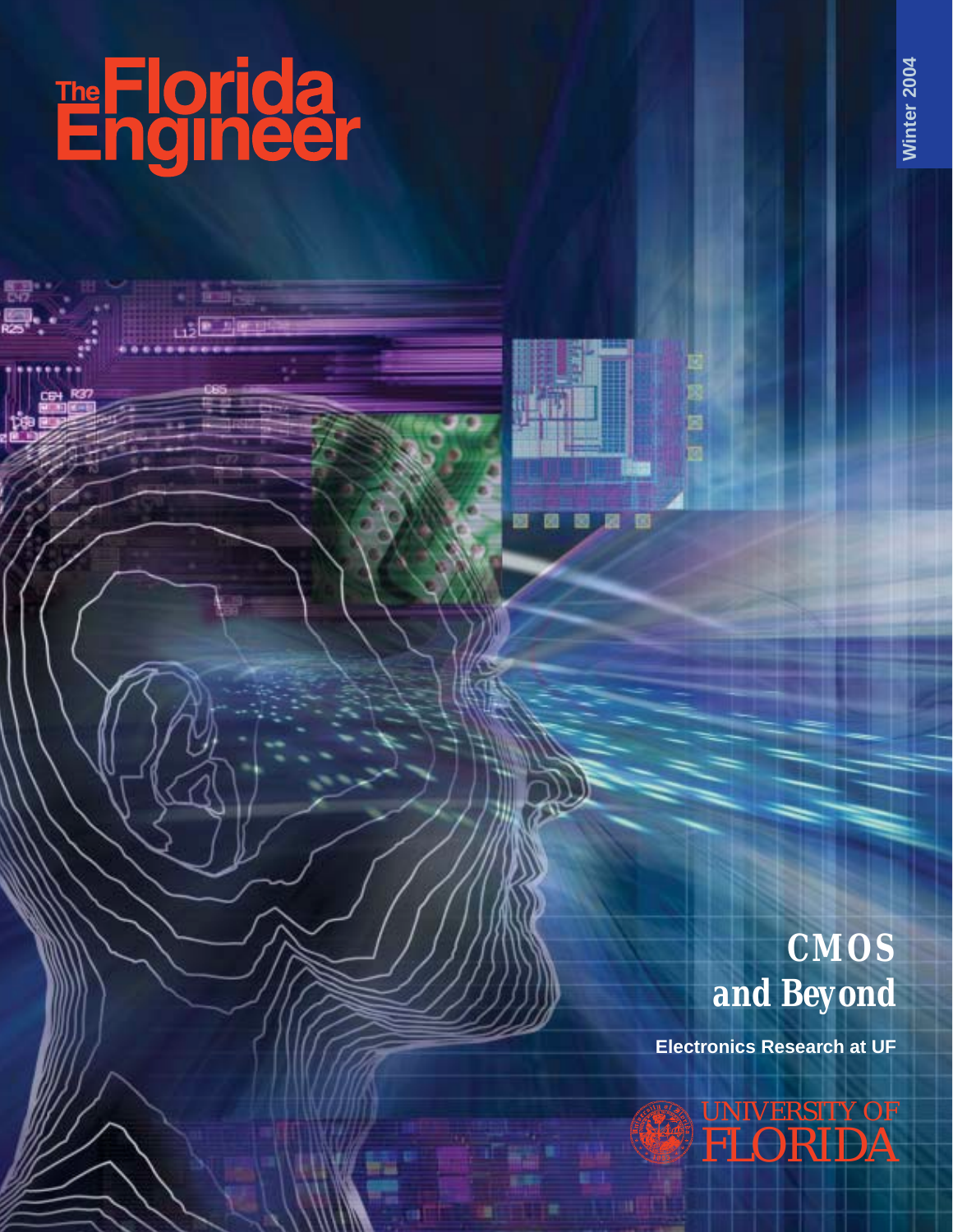**TheFloridaEngineer Winter 2004**

#### **4 Recent Research**

- 4 New Era for ECE
- 6 Linking Minds and Machines
- 12 Radiofrequency Electronic Research

#### **16 Inside College**

- 16 Airborne Lasers Aim at Underwater Dangers
- **18 Faculty**

#### **21 Students**

- 21 Trung Lac Designs UF Mace
- 22 Student Awards
- **24 Development**

#### **26 Alumni**

26 Remembering Andy Stokes

**Cover: New forms of signal processing are in the air – and on chips - at the Electrical & Computer Engineering department.**ECE researchers have shown that wireless radio signals can be sent instantly across electronic circuits. Large area wireless networks can use less power by boosting messages through linked devices. Mind-machine devices can enable people with paralyzed limbs and improve speech recognition through cell phones and hearing aids. At the cutting edge, studies of the way the brain's neural signals fire in time may revolutionize computing, and one-directional carbon nanotubes may lead to ever faster electronics. Stories on all these are inside.



|                                   | Dean & Publisher Pramod Khargonekar    |  |
|-----------------------------------|----------------------------------------|--|
| Publications Adviser Marc Hoit    |                                        |  |
|                                   | Managing Editor Ron Franklin           |  |
|                                   | Editor Martha Dobson                   |  |
| Contributing Writers Aaron Hoover |                                        |  |
|                                   | Patricia Casey                         |  |
|                                   | <b>Photographers</b> David Blankenship |  |
|                                   | <b>Ron Franklin</b>                    |  |
| Printing                          | Boyd Brothers, Inc.                    |  |
|                                   | Designer Christina Loosli              |  |

**Published each semester by the College of Engineering at the University of Florida.The magazine informs College alumni and friends about the accomplishments of its faculty, alumni, and supporters. For permission to reprint any part of this magazine, contact the Managing Editor,The Florida Engineer, PO Box 116550, University of Florida, Gainesville, FL 32611.Telephone: (352) 392- 0984 E-mail: rfran@eng.ufl.edu Visit the magazine's home page: www.eng.ufl.edu/home/pubs/**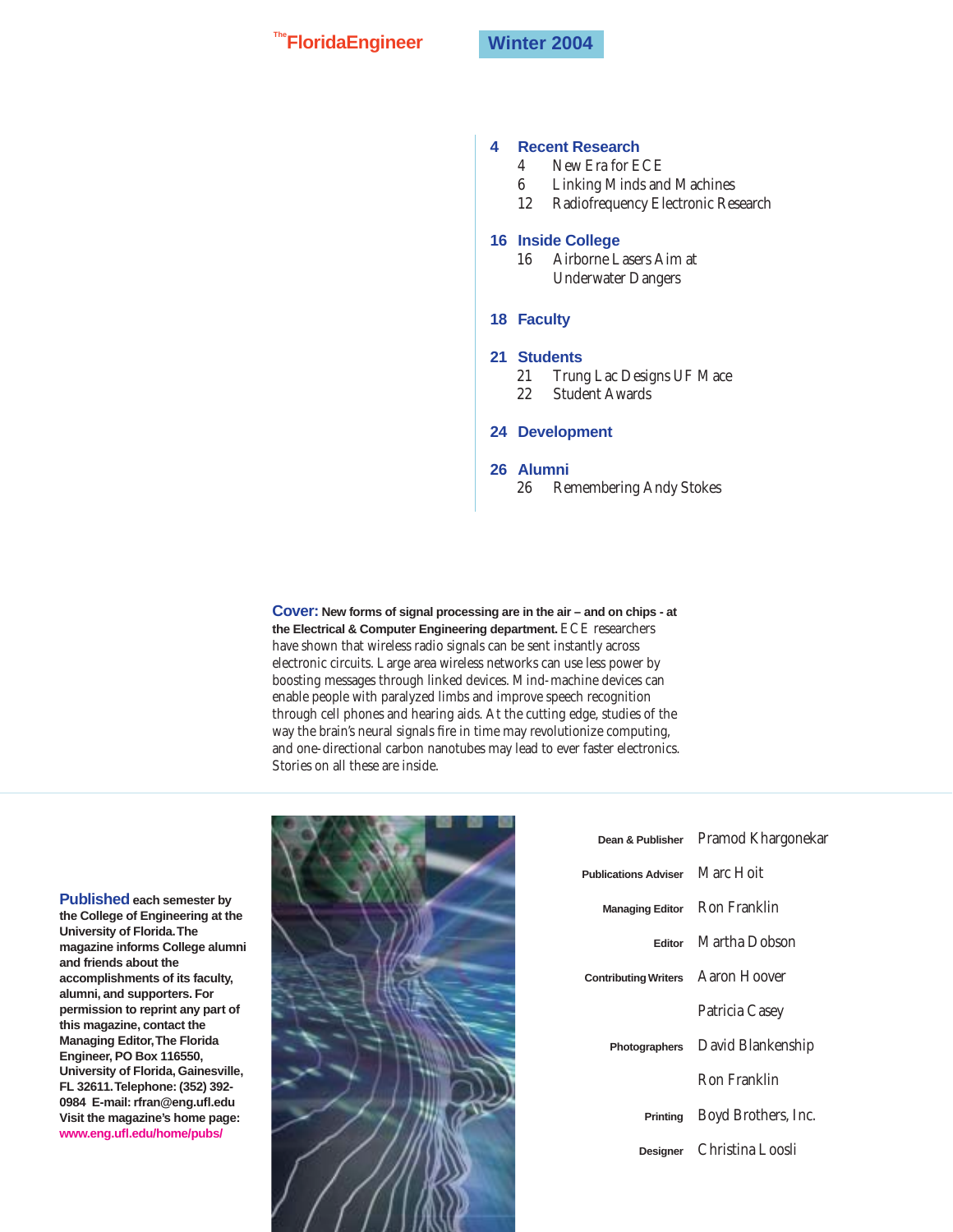

he invention of the

semiconductor transistor was a landmark event in the history of technology. It spurred an amazing sequence of engineering advances: integrated circuits, microprocessors, memory chips, very large scale integration, optoelectronics, to name a few. More importantly, in confluence with inventions in computer science and communications systems, it led to the information technology revolution. We are living through this revolution, so any assessment of its impact on our society and its evolution is likely to be wrong.

Nevertheless, no one can question that the enormous strides in information technology are bringing about an incredible societal transformation in the way we live, conduct business, entertain ourselves, communicate with our fellow beings, and learn. It is also clear that the IT revolution is inherently global and derives its enormous power, at least in part, from its ability to "shrink" the world.

The field of electrical and computer engineering encompasses much of the knowledge at the center of this revolution. While we can be very proud of the field's achievements, scientists and engineers continue to work on exciting ideas that will continue the advancements and bring about ever faster changes in information technologies. For example, following the famous Moore's Law (named after Gordon Moore, who also co-founded the Intel Corporation), we have been able to reduce the size of the transistor and pack exponentially increasing numbers of transistors in a single chip. Emerging work in nano-electronics promises to accelerate this march down to the atomic and molecular level computing. While cell phones fundamentally altered the way we communicate, advances in wireless communications are likely to enable much more satisfying communications experiences such as real-time video transmission over cell phones. Advances in sensor and actuator technologies coupled with computing and communications are likely to make everyday devices from microwave ovens to tennis shoes much more "intelligent." While many lives have been improved by the use of biomedical devices such as pacemakers, tremendous advances in human health are likely in the future through the creation of implantable devices for sensing, communications, and signal processing. Distributed information systems, bridging language and other cultural barriers enabled through the use of advanced computing architectures, are likely to make our social and cultural lives richer. I am reminded of something former President Reagan said - you ain't seen nothing yet …

In this issue of *The Florida Engineer*, we profile our Department of Electrical and Computer Engineering. Our faculty and students are working hard to realize the world of tomorrow. We are also educating our students at all levels – undergraduate and graduate – in the fundamental principles behind these advances as well as the new challenges and opportunities. You will get a glimpse into our plans for future activities in these fields. After reading these articles, I hope

you will share my excitement about the research and teaching activities taking place in the laboratories and classrooms in our ECE department.

As I write this essay, the news is filled with articles about outsourcing of information technology jobs overseas. This phenomenon coupled with the "dot com bust" has left many with doubts about the economic and business impact of the technology revolution. Given these trends, understandably, our students have a certain amount of trepidation about their future job prospects as these trends play out.

What does the future hold for us? We can take some lessons from history. In the 19th and 20th centuries, we saw an enormous decline in the number of people employed in agriculture as technological changes brought about dramatic increases in productivity. More recently, during the 1970s and 80s, we saw manufacturing jobs move overseas due to cheaper labor costs. Engineering work in the US in these areas focused on the more advanced and higher value added design work.

I suspect that something similar will happen in the field of information technology. As corporations take advantage of lower labor costs and move the more mature work overseas, engineering work in the US will move to higher value added high level systems design and architecture areas. Based on previous technological revolutions, it seems very likely that the golden age of information technology is yet to come. There is little doubt that new fields in electrical and computer engineering will spring from the advanced research activities in laboratories at research universities, including the University of Florida. Technological innovation, in conjunction with a dynamic culture of new business incubation, will create wonderful new opportunities. Some of these advances could create unforeseen disruptive technologies that will lead to major changes in the way we live and work. Thus, it is critical that our research enterprise retains its position as the best in the world so that we remain at the epicenter of these innovations and the subsequent business creation.

At the University of Florida, we are striving to expose our students to a state-of-the-art education, provide them with lifelong learning skills, and get them involved in cutting edge research. We hope these efforts will allow them to become leaders and innovators and grow as technologies change and evolve. The creativity of our faculty and

students will continue to catalyze new industries that will become the new engines of economic growth and provide exciting and valuable job opportunities to our students.



**Dean Pramod Khargonekar and Manuel Fernandez, Chairman, UF Board of Trustees**

Prawd Kha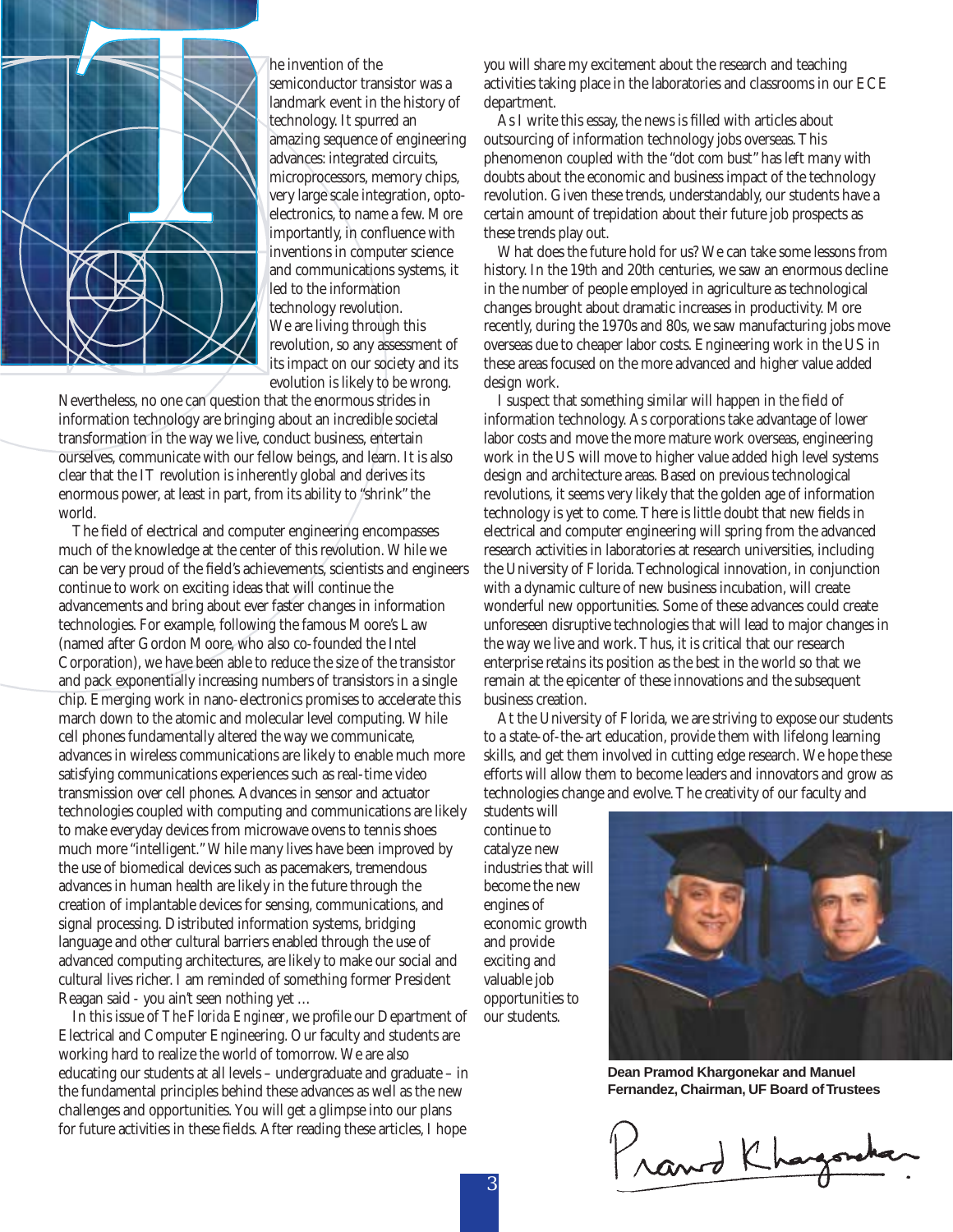### **RecentResearch**

## **CHARGING AHEAD**

**Electrical & Computer Engineering Enters New Era**



**Professor Mark Law**

Electrical & Computer Professor Mark Law became chair of Engineering (ECE) last August, he took on a department challenged to grow by a university task force.

ECE should build on its existing strengths, said the 2002 Task Force on the Future of the University of Florida.

ECE in fact has many strong points, and Law, on the faculty since 1988, is very familiar with them. With his typical high energy, he quickly identified research areas that are strategically important.

#### **Advanced computing and information systems**

"Professor José Fortes is attracting a tremendous amount of attention for his work. He is solely responsible for a 50 percent increase in the number of awards we won last year," Law says.

**Radiofrequency and high frequency electronics** "This lab, with Professor Ken O in charge, is really exciting. We have added a new faculty member there, Jenshan Lin, who is coming from Agere Systems."

**Solid state electronics** "We have revitalized this research area. We hired Ant Ural, who has been doing carbon nanotube electronics at Stanford, and Scott Thompson, who has been directing Intel's technology development for the past five years," Law says.

#### **Wireless communications**

New faculty member Yuguang "Michael" Fang is leading the Wireless Networks Laboratory. His research team is working on linking individual wireless nodes to boost transmission performance.

**Computational NeuroEngineering Laboratory (CNEL)** Headed by professors José Principe and John Harris, CNEL does multidisciplinary research into signal processing in neural networks. This wellestablished lab has won more than \$2 million in awards over the past five years and is one of ECE's most successful research areas.

Law sees multidisciplinary research as essential to ECE's growth.

"My vision of electrical engineering is that there is an electrical component in almost everything. To really grow and move toward the future we need to collaborate more with other disciplines. There are incredible opportunities in the biological world, in chemistry, and in other product environments in the engineering college," Law says.

For example, he says, "I think there are more dollars spent on electronics in an automobile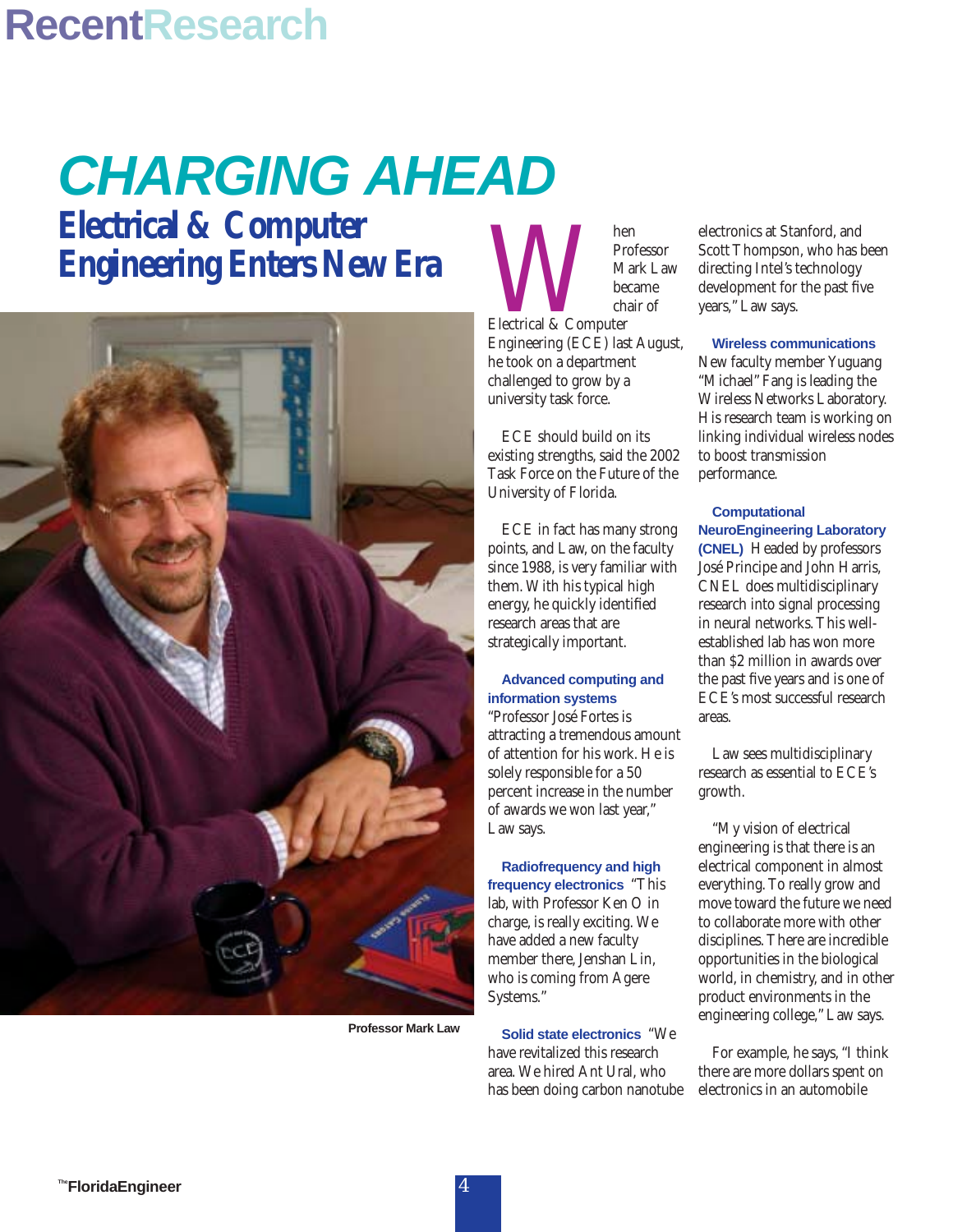

than on any other component. So, even something that you associate as a classical mechanical engineering product is now over half electrical gear. I see that trend continuing."

Law is actively recruiting faculty to build up the research programs.

"We are going to work really hard to recruit some new people. I would like to hire five or six new people this year. We have had just over 40 faculty members for a long time. A lot of our peer schools have close to 100. We aren't going to get that big, but I think growth in the size of the department is going to do a lot for our reputation," Law says.

Because much of the research is done by PhD students, an immediate priority this year is revitalizing ECE's graduate program.

"The research is only as good as the students who are performing it, so we are going to be much more aggressive in recruiting PhD students. We need to bring students to campus, excite them about the program and the research possibilities, and make them competitive offers. It's what our competition is doing," Law says.

One way to get good graduate students is to encourage undergraduates to do ECE's dual bachelor's/master's degree program, he says.

"I see the master's increasingly becoming an entry level degree. And it pays off economically. The first year salary advantage for our master's students was \$15,000. If I could tell the freshmen one thing, I would say think about getting a master's and keep your GPA up high enough to qualify for the program."

ECE is also offering more courses to diversify the bachelor's program.

"Students entering now have more options available in terms of courses they can take for specialization areas. The electrical engineering field has gotten very broad and the depth required to be a contributing engineer is a lot larger."

Some needed upgrades to ECE's physical plant will support the academic expansion, with \$1.1 million authorized to renovate the Benton Hall clean room area. ECE will also share in a new physics facility for university-wide nanotechnology research. The result will be a

state-of-the-art fabrication facility for advanced devices to be operated as an independent unit similar to the college's Major Analytical Instrumentation Center.

Law says he wants to improve the undergraduate teaching labs, to improve the laboratory experience and make it more relevant. He would also like to revamp the area between ECE's buildings, Benton and Larsen halls, to make it a pleasant gathering area.

Alumni and industry are invited to participate in the department, too. Law envisions two advisory boards. One, made up of recent alumni and possibly company recruiting managers, would focus on curriculum issues. The other would be an overall advisory board composed of industry leaders and wellknown academics from other institutions who might have past ties to UF.

"We need our alumni. We need their wisdom and perspective to help us develop our programs," Law says. **Martha Dobson**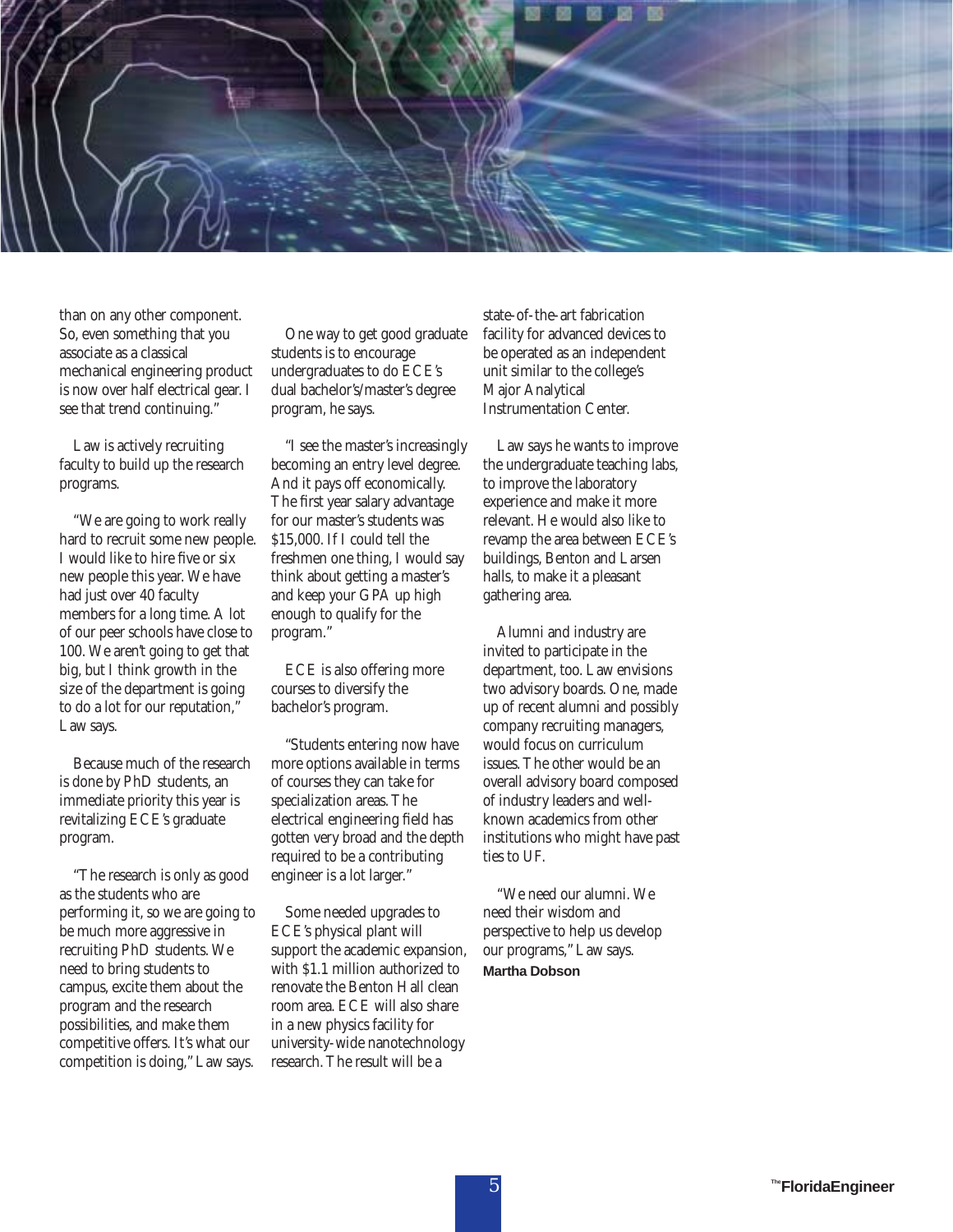### **RecentResearch**

## **LINKING MINDS AND MACHINES**

**UF engineering researchers are exploring ways the human brain and computers can work together better – and finding that the brain works in surprising ways.**



### **The Mind as Model**

**Computational neuroscience meets engineering at the Computational NeuroEngineering Laboratory (CNEL)**

Engineering is a wonderful discipline because it invents reality, says José Principe.

"Technology changes the world. But sometimes engineering becomes a closed loop, repeatedly applying the same principles to solve problems. I think we are seeing some technologies reaching their full potentials, like silicon technology and digital computers. At CNEL, we are asking what will be the next step," says Principe, Electrical & Computer Engineering Distinguished Professor and CNEL's director.

Principe believes that biology brings fresh ideas to the picture. "We humans are living examples that there are other ways of creating intelligence and interacting with the environment. What we are trying to do is distill principles from biology and then apply them into engineering," Principe says.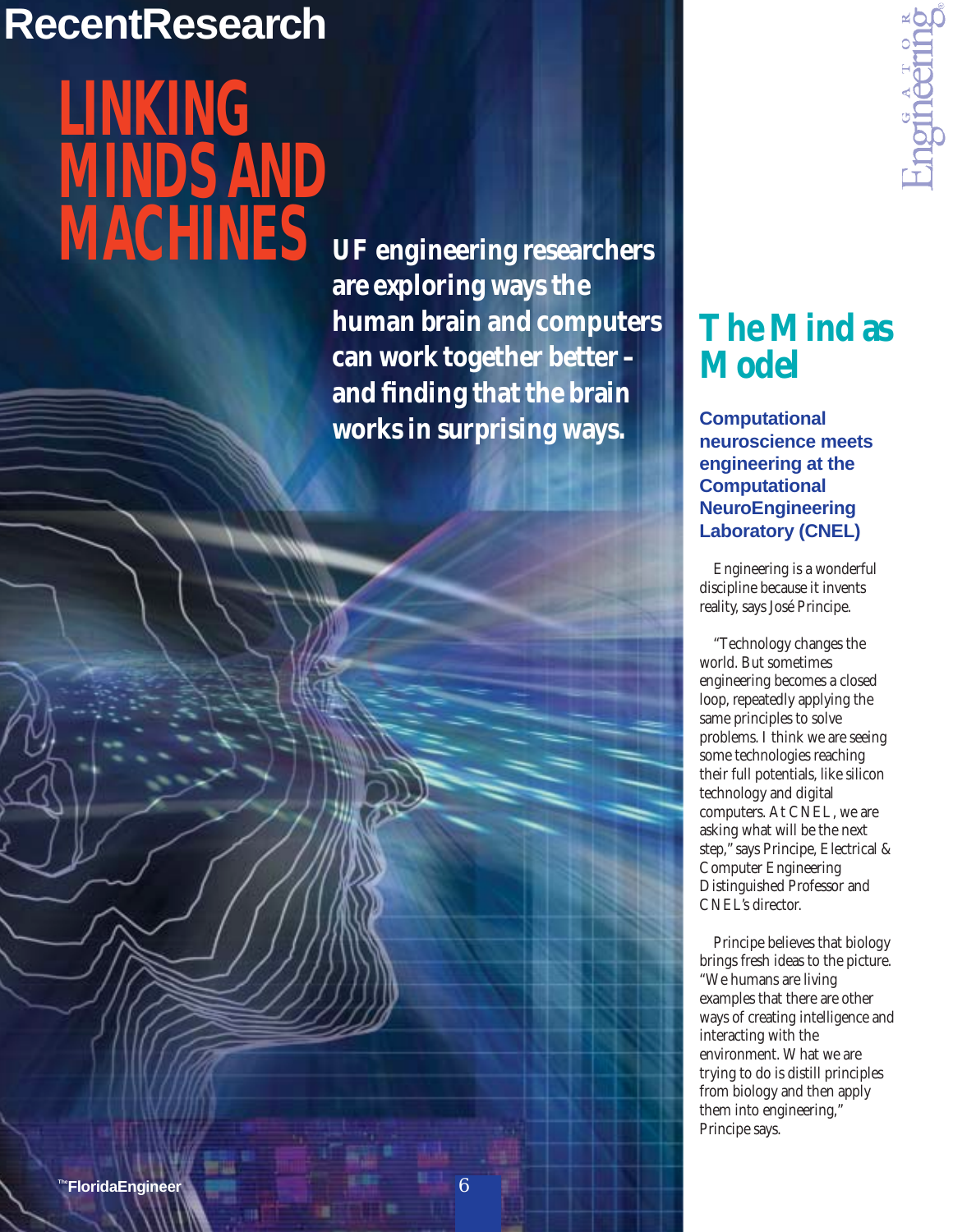

Some of CNEL's more theoretic research is intended to provide the foundation for its applied projects. One theoretical project is exploring a new way of adapting systems using information theory. Another theoretic project is nonGaussian, nonlinear, and nonstationary signal processing.

The silicon cortex project is translating the principles of brain functioning through nonlinear dynamics. As Principe explains it, "Nonlinear dynamics is going to be the conveyor belt between biological plausible computing and analog chips. This is important because we would like to understand how sensory systems like those in humans and animals are able to be so sensitive and specific. If we can achieve that, we can build

and deploy very inexpensive sensors with the corresponding processing as low power appliances that we can just use in multiple applications. The idea is to put sensors together with signal processing on the same chip, and populate the world with these things. We are trying to use the principles of brain function to help us design and implement these small, low power devices in analog VLSI."

Even CNEL's more practical endeavors push the limits of the possible. The team is helping to design better system identification and controllers for NASA's LoFlyte unmanned, jetpowered hypersonic aerial vehicle. LoFlyte's flight control system, as announced by NASA in 1996, consists of a network of multiple-instruction, multiple**Distinguished Professor José Principe**

data neural processors that continually alter the plane's responses. The UF team is trying out new ways of using locally linear models that can self-organize to switch when the system state varies over time.

In the clinical domain, CNEL is part of a UF team studying epileptic seizure prediction, funded by NIH. The researchers are interested in understanding and measuring the interdependencies between brain areas with the goal of deriving signal processing algorithms to predict seizure activity. Patients could carry low power, portable computers that would help them predict, and activate means to avoid, epileptic seizures.

CNEL is also a participant in an extensive, multi-university brain-machine interface project that has the potential to improve the way paraplegics interact with the world. Researchers have experimented successfully with translating the neural signals that occur when a subject intends to move an arm into a set of electronic signals that can move a robotic arm where the subject wants to reach.

CNEL is collaborating with Eminent Scholar José Fortes and the ACIS lab on bio nano-lattice computing. The goal is to seek a wholly new way of doing computation. Computer memory is a well-understood building block for computation.

Bio nano-lattice computing could provide an ideal implementation medium for another type of memory, content-accessible memory, a system that does not require an explicit address. It would operate very much like a human brain by directly accessing content.

CNEL's contribution is to model the interface between the micro and nano scales as a stochastic process and avoid the bottleneck of precise geometry as currently pursued in chip design. The analogy came from the human brain, where the local connectivity, if not random, is probably very close to it. The connections between neurons are made early in life, but the synaptic connections evolve and adapt.

"This is the type of thing that our knowledge of biology can bring into the process," Principe says, "and take engineering past today's technological plateau." **Martha Dobson**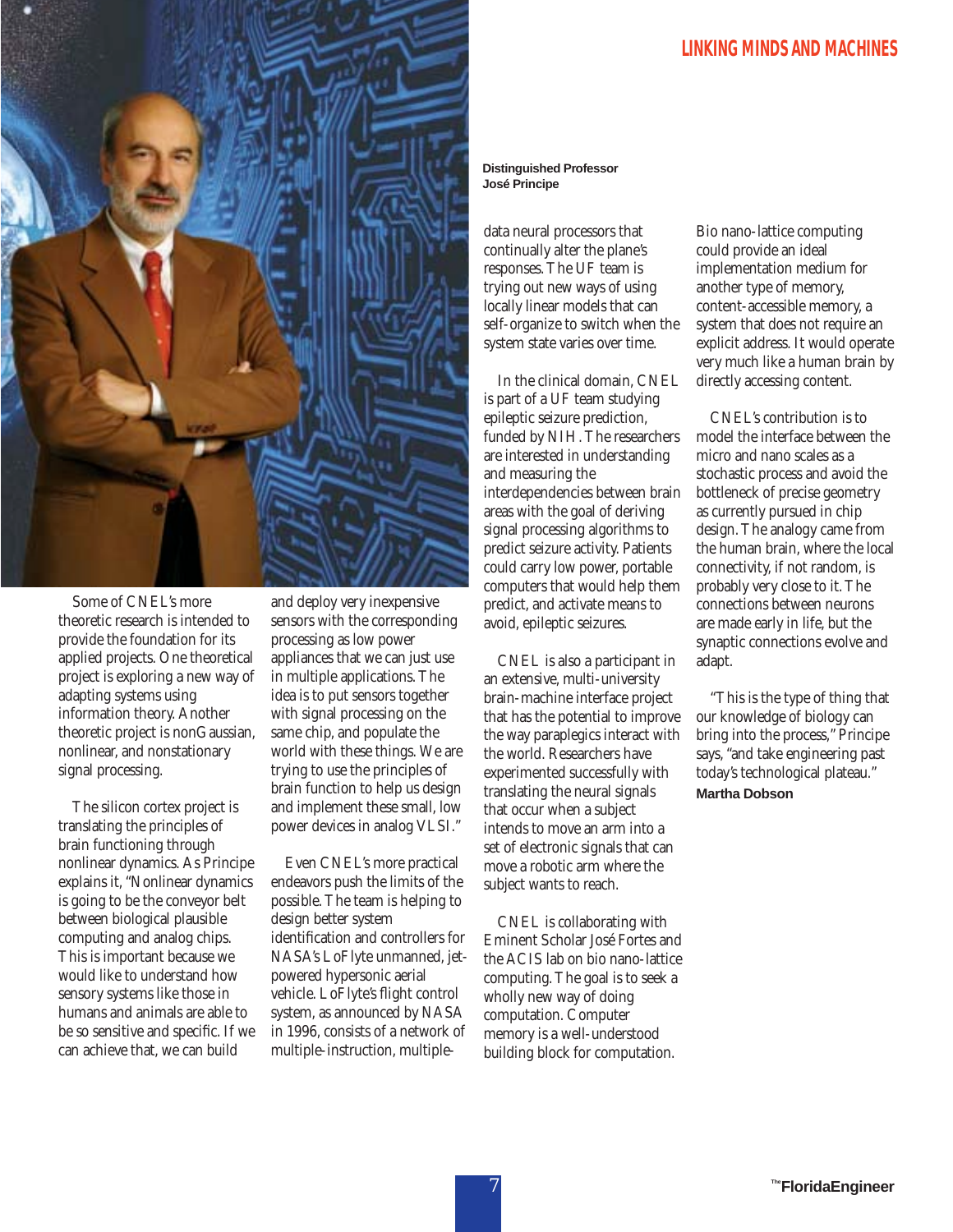### **RecentResearch**

## **Unlocking the Power of the Brain**

**ingineer** 

"I'm basically trying to replicate the skills we learn during the first two years of life, things that any two year old can do. It's humbling when you think of it," says Harris, who can see this play out daily in his own children, ages 2 and 4.

Harris points out that there are engineering advantages to be gained from biology, particularly in power efficiency. A brain uses only about 12 watts of power, incredibly low for all the processes going on. A Pentium, for example, may use 50 to 100 watts of power to do much less processing than the brain. So, one research focus for Harris is to build very large scale integration (VLSI) analog circuits, which work in a manner much more similar to brain processes than digital processing.

Subthreshold analog circuits run at lower power than digital electronics, by six orders of magnitude, but can simulate brain function in another, more important way. "The biggest realization that we have made is that the brain computes using timing events," Harris says. Neurons fire as discrete events along a continuous timeline. Time can also be an analog function and is one important element shared with how the brain does computation.

The concept is complex. Usually, analog represents things in terms of voltage. For example, light intensity at a given point is one voltage. A neighboring point that is darker has a lower voltage. Light, therefore, is a

**Associate Professor John Harris**

ohn Harris says his<br>research is inspired b<br>brain. There are man<br>pattern recognition<br>problems that the br<br>just amazingly good at and<br>computers are very poor sa ohn Harris says his research is inspired by the brain. There are many pattern recognition problems that the brain is computers are very poor, says Harris, an ECE associate professor and co-director of the Computational NeuroEngineering Laboratory (CNEL) with ECE Distinguished Professor José Principe.

"When artificial intelligence first started 50 years ago, people thought intelligence was playing chess and doing integral calculus. As time went on, we programmed computers that could do these things better than the best humans. But they still don't have intelligence," Harris says.

Programmers have found that writing programs for skills people learn early in life is much more difficult. The things we learn in the first two years of life - speech recognition, how to talk, how to move, muscle control - are the most difficult things to build into computers.

There is a lot of speculation about how the brain is organized. It may begin by working very randomly, but in the adaptation process information can be stored. The key is that brain function is a very distributed process. The mission of Harris' research at CNEL is to study this process, to understand how it works well enough to take the ideas and embed them in engineering systems.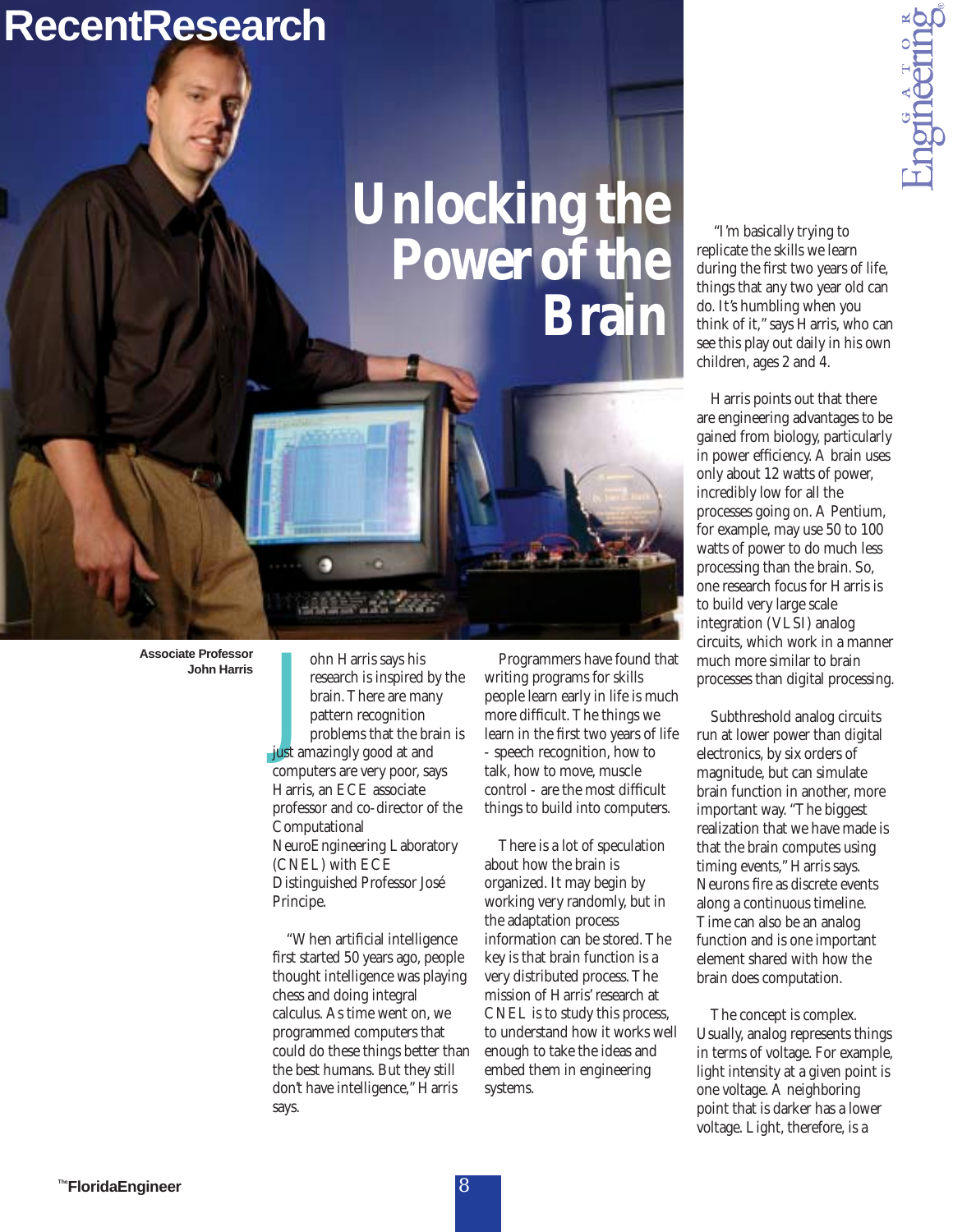continuous range of voltages. As technology scales, the available voltage range shrinks. As Harris explains it, the researchers decided to use time instead of voltage because time does not shrink. If an image takes 30 milliseconds per frame, it doesn't matter what the voltage is.

"We have more room in the time domain. We don't have the constraints we do with voltage," Harris says.

To test the concept, Harris and his graduate assistant built an imaging sensor that has an extremely wide dynamic range using pulses in time. The sensor has a 140 dB dynamic range, so that in a single image, the ratio of brightest to darkest is much larger than in conventional CMOS images. A digital camera can't produce a picture showing both bright sun and shadow at the same time. Film, too, has a limited dynamic range.

In the prototype, the pixels in an image fire like neurons. The brightest pixels in the image fire first and request to be scanned off-chip sooner. Darker ones are quiet and come up later. A digital processor converts the time signals to a gray scale so they can be seen.

Representing information as spikes in time at the sensor and the processing level has excellent potential for use in nanotechnology because it can be scaled to work at that level.

CNEL is researching this concept with Eminent Scholar José Fortes and the Advanced Computing and Information Systems Laboratory. The major problem with scaling down to the nano level is power consumption. Gradually the voltage used in computing has been scaled down as the circuits become smaller. But as voltage shrinks, the power margin needed for computation is lost. With nanotechnology, the voltage will shrink even more, which makes time-based analog systems attractive.

Building reliable components at the nano level likely will also present difficulty. Understanding the biology of the brain may offer insight because it is estimated that we each lose an average of 10,000 brain neurons every day.

For engineers, that is an amazing fact, Harris says. "How can you build a system where randomly 10,000 of your fundamental units just drop out? It's very difficult for us to think about computation when the elements themselves are failing. How does biology work in the face of these failures? There will be some big breakthroughs once we understand it," he says.

CNEL researchers have made some significant breakthroughs already. The team is part of a multi-university project developing a chip that interfaces directly with the brain with the goal of enabling a paralyzed

person to control a robot arm with transmitted brain signals alone. The chip, which has worked successfully in the laboratory, measures neural activity and transmits it as electronic signals to the robot arm receiver.

Understanding how the brain handles speech signal processing has been important to two other CNEL research projects. One project in collaboration with Motorola aims to improve cell phone speech quality. It uses the fact that people hear loudness based on a critical band pass filter complex. Loudness, very crudely put, is how many filters get activated by sound wave energy. If all the energy goes into one filter, the sound is not as loud as if the energy spreads over all the filters. In processing speech, the algorithm widens the appropriate places in the frequency domain to hit more of these critical bands and make the sound louder even though its energy remains constant.

CNEL has also developed a tool to improve speech intelligibility. When people try to hear speech along with noise interference, the first sounds lost are consonants like the letters b, d, or t. There is no problem

**Prototype 32x32 pixel, spike-based CMOS imager designed by Associate Professor John G. Harris and his PhD student Xiaochuan Guo. This chip, based on biological principles, can capture images with a dynamic range up to 140 dB, over three orders of magnitude improvement compared to conventional CMOS imagers.**



hearing the "e" sound at the end of the consonant, but the plosive sound in front is hard to hear. The researchers have found a way to boost the spoken sounds that is very attractive for hearing aids.

"As an engineer, I work within reality," Harris says. "By understanding biology, I can make the realities work better." **Martha Dobson**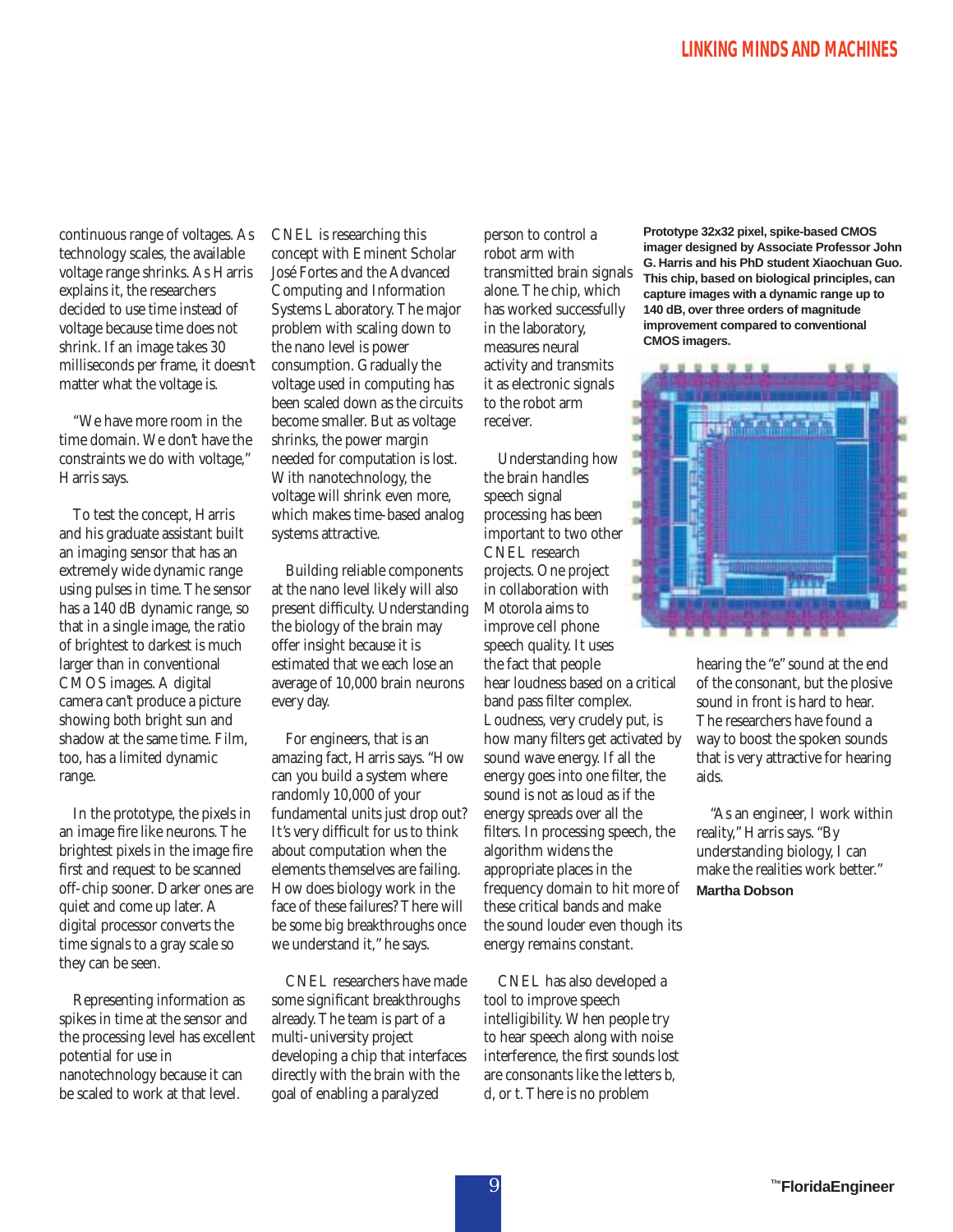## **RecentResearch**

### **One Step Beyond**

**Creating virtual computing systems**

omputer-created<br>
virtual reality is<br>
now commonly<br>
used in special<br>
effects films and<br>
computer-based games. The<br>
Advanced Computing and virtual reality is now commonly used in special effects films and Advanced Computing and Information Systems laboratory (ACIS) in the Electrical & Computer Engineering department is reaching beyond that to create virtual computing systems.

ACIS is the brainchild of José Fortes, professor and College of Engineering BellSouth Eminent Scholar. He came to UF two years ago to explore new systems of computing and information processing. To do that, he and his colleague Assistant Professor Renato Figueiredo have put together a laboratory with hundreds of high-performance computers and seven terabytes of computer storage (1 terabyte = 1000 gigabytes). The ACIS lab allows ACIS researchers to investigate virtual computing systems that consist of very large numbers of virtual machines emulated by physical computers.

"We are the only lab in the country, so far as I know, that has the capability of creating virtual systems with very, very large numbers of virtual machines - in the thousands. The research that we do looks at how we can use the virtualization technology to do distributed computing," Fortes says. More than \$7 million in equipment grants from IBM and the National Science Foundation helped create the ACIS laboratory. ACIS has also

received over \$5 million in research awards in its two-year history.

In addition to distributed computing, ACIS research explores systems for distributed information processing and for biologically-inspired computing in the context of nanotechnology, or nanocomputing.

Fortes explains that distributed computing essentially covers everything to do with linking computers on networks such as the Internet to collaborate on information processing tasks. Together, the computers can solve problems of far greater complexity.

The distributed computing project ACIS has developed is called In-VIGO. It enables scientists, particularly in engineering and in physics, to link resources around the world, providing them with the ability to run simulations and to use computational tools to study new materials, devices, computers, and models of all kinds.

Fortes says that the In-VIGO project has resulted in one particularly important webbased application called nanoHUB, which focuses on enabling web-based usage of computational tools to investigate nanoelectronics technology. The Nanotechnology Simulation Hub (nanoHUB) is supported and sponsored by the multiuniversity NSF center, Network for Computational Nanoelectronics (nCn), which is led by Purdue University. The nCn center asked ACIS to provide the software necessary for the computational part of the center.

"The nCn center does studies in physics and materials, and in mathematics needed to do modeling. One relatively small component, relative to the size of the center, is determining how all the scientists can be provided with computational services and capabilities. They trust us to do that," Fortes says.

The work in distributed computing led ACIS naturally into a very large distributed information processing project called Transnational Digital Government. This project mostly handles information, databases, text, and images – bits of information rather than numbers.

Fortes describes the project as one of their most challenging.

Transnational Digital Government involves researchers from seven universities: UF, Carnegie Mellon, U. of Colorado, U. of Massachusetts, NC State, one university in the Dominican Republic and one in Belize. It also involves the Organization of American States, which coordinates the political aspects of the project. The goal is to create a framework to enable different national governments to work together to solve a problem affecting all the countries.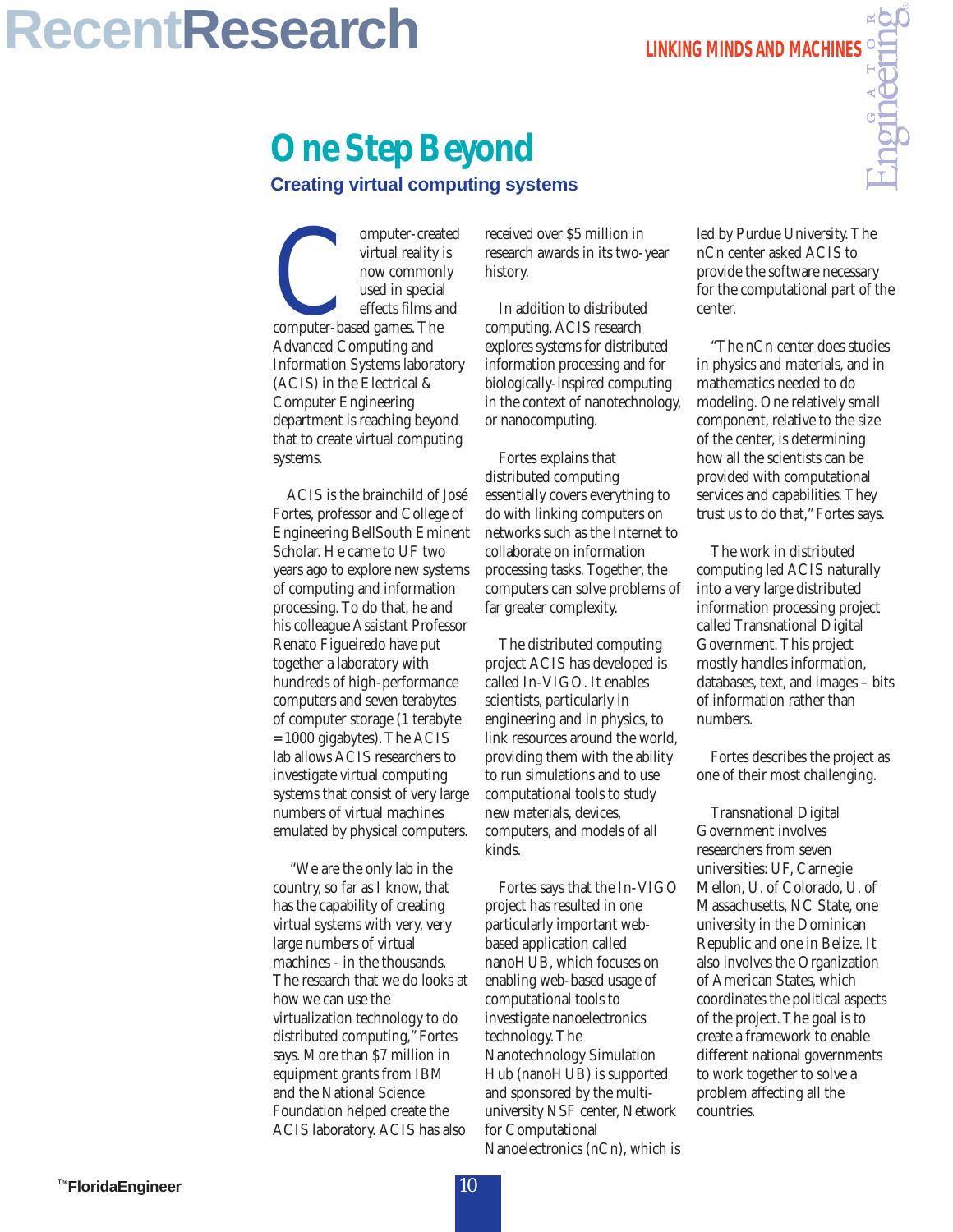

**Eminent Scholar José Fortes, Assistant Professor Renato Figueiredo, and ACIS lab System Administrator Bill Noffsinger**

The project is currently studying the problem of monitoring the impact of illicit drugs on society. Typically, problems like illicit drugs know no boundaries. It's a challenge for governments to get a handle on them. The first step to solving the problems is monitoring how bad the situation is. Governments have to officially collect data, do surveys, and satisfy international agreements; then they need to share that data, exchange views, and coordinate actions to eliminate or minimize the problem, Fortes says.

Coordinating the information is complicated because the people doing it use different languages and may be unfamiliar with computer equipment. They may not know how to type, so they try to talk to the computer or terminal. They often have very different communications infrastructures. In the US, the Internet is almost everywhere. In other countries, they barely have dial up lines. It's up to the research team to make everything work together.

The bottom line is that each person on the team has a specific focus: Fortes and Distinguished Professor Stanley Su at UF are working to create a computing infrastructure that government agencies can use to generate, gather, and analyze data. This work benefits greatly from the ACIS lab expertise on distributed computing.

The connection to nanocomputing is more serendipitous. "Our distributed computing work entails designing, developing, and implementing software to make different computers work together. Some of the people who use our software are working in nanotechnology, and other collaborators work on biologically-inspired signal processing. Because of our

collaboration with them, we are in a good position to put together nanotechnology, bioinspired computation, and computer architecture," Fortes says.

A brain uses intervals of time to do computation, Fortes explains. If all the electrical pulses that go around a brain are monitored, it doesn't really matter whether the pulses are sharp or wide, tall or short. What matters is when they occur, relative to each other or in relation to a fixed point in time. Most likely, Fortes says, both are relevant.

Fortes' collaborators include UF professors José Principe, John Harris, and William Eisenstadt who are specialists in biomedical signal processing, analog circuits, and hardware interconnect modeling, respectively. "We are investigating how such a use of time could be made for

computing, and whether or not that is something that could be used in future nanoelectronic technology. If we can understand how that happens in the brain, which works in an analog manner, perhaps we can make it work in a digital world," Fortes says.

Fortes is not trying to duplicate what a brain does. "A good analogy is flying. When people build planes, they are not replicating the bird, but they are using inspiration from their understanding of how a bird flies to build an airplane.

"It appears that time is a fundamental aspect of computation. It is not well understood how time is used. It is not clear how we can make it into an engine, but if we succeed, it could become very important in the future," Fortes says.

**Martha Dobson**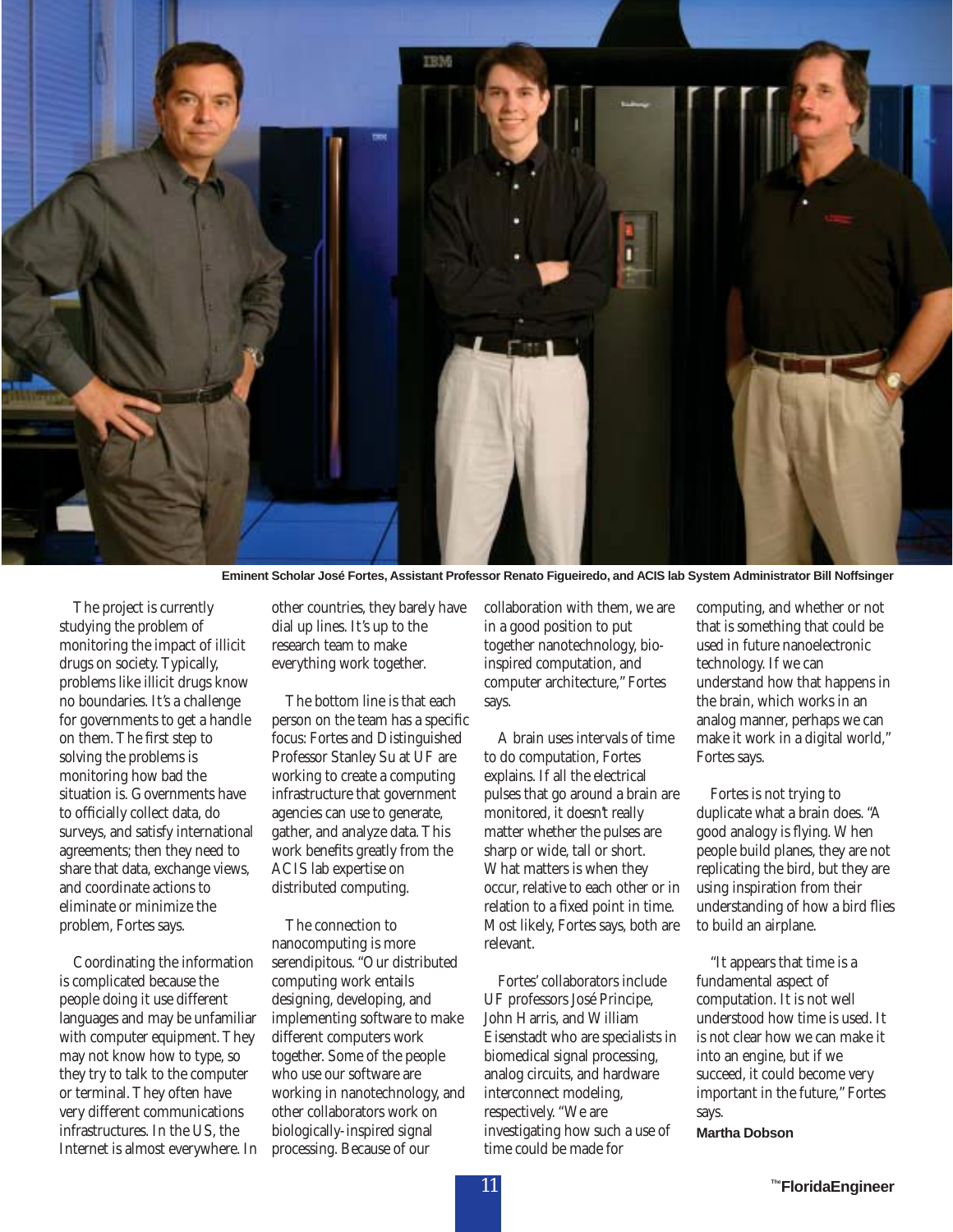## **RecentResearch**

# **Radiofrequency electronic research at UF is helping create WIRELESS CONNECTIONS – (VERY) NEAR AND FAR**



### **Transmitting from Your Local Microdot** *Tiny, high-frequency*

*radios are happening in Florida*

Ken O says he is looking for the "holy grail."

His goal is not a legendary artifact. O and his research team are aiming for something really amazing - a cheap, microsize single chip radio that can broadcast at 100 Gigahertz up to 25 feet on several frequencies. O, an electrical engineering professor, works in radiofrequency (RF) electronics, which are used in the integrated circuits that make wireless devices like cell phones and PDAs possible. In the future, O believes, almost everything will have a wireless communication function. Machines will be talking to machines.

A wireless signal will even start your coffee brewing.

The current holy grail version under development is a singlechip radio that will be about 3 mm by 3 mm in size. The chip called mnode will include the antenna, the transmitter, the clock that times it, and the power source. It will be disposable. It will communicate up to about 5 meters away.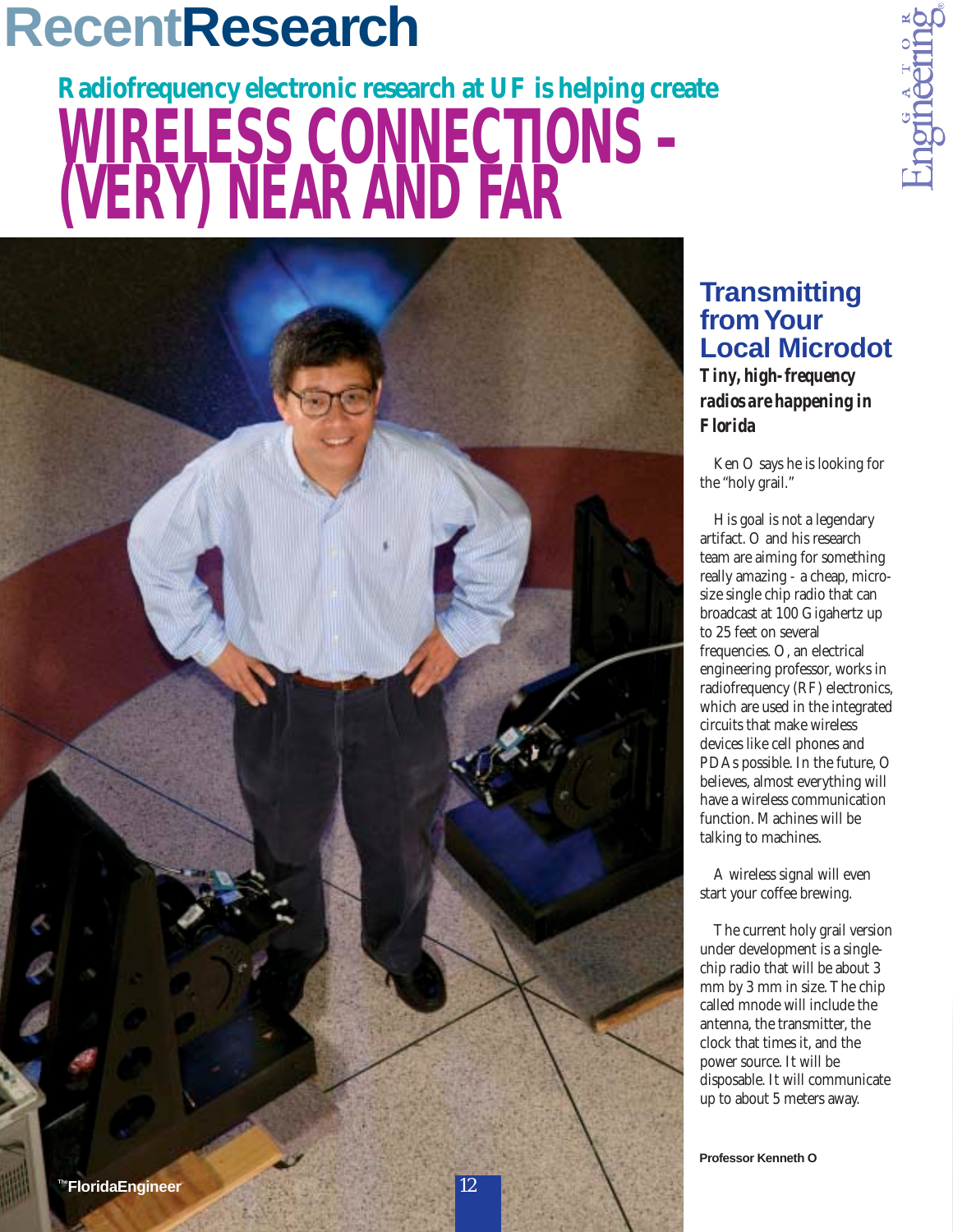The single-chip radio project is being sponsored by DARPA and carried out in cooperation with Motorola Labs, in Plantation, Fla. This program is being managed by Industry Professor Joe E. Brewer who is a member of O's research group in the Electrical & Computer Engineering (ECE) department. It is the next generation of the single chip wireless system O and his team created three years ago. That system featured the first antenna ever integrated onto a silicon chip, which the team developed for the Semiconductor Research Corporation. The system was for communication within an integrated circuit. The signal went a distance of 22 mm, to a receiver also placed on the chip. Antennas are already on circuit boards, especially in wireless local area network (LAN) cards. O and his team took it one step beyond by placing the antenna on the chip itself.

O and his team started working on the new generation of faster, better, cheaper RF electronics about 10 years ago. RF was considered a "mature" technology back then, O says, using small but separate components in radios, pagers, and similar devices. Around 1994, the devices began to be built with integrated circuits, which reduced the number of components and drove prices down.

O, who had then just arrived at UF, began looking at CMOS technology to build RF integrated circuits. CMOS (complementary metal oxide silicon) technology is commonly used now to build microprocessors and memory chips.

Next will be the disposable radio, O hopes. Two additional factors must come into play to accomplish this. First, the radio needs a power source. Right now, an external power connection is the likely solution. In the near future, however, the radio may be powered by a thin film battery integrated into the chip. Batteries like this are being researched at other institutions.

Second, the crystal timing device has to be integrated into the chip. Motorola Labs is working on this as a subcontractor on the three-year, \$3.5 million project from DARPA.

A separate, but highly relevant, area of research for the RF team is multi-standard, multi-frequency band radio. O points out that radio applications use different frequency bands, standards, and protocols around the world. Future devices need to be able to communicate to any kind of radio.

The disposable radios will need to function at low voltage, so this area is also being studied by the RF team. As the devices get smaller and faster, the power supply voltage will also decrease. The team is working on power circuits of .1 to .3 volts, far lower than the 3 volts used by cell phones.

The antennas on chips will also be used in another area, RF ID tags. Simply, the tags will serve to replace bar codes and have broad applications for security purposes. The tags can carry far more information than a bar code and can be embedded invisibly into a product. ECE Associate Professor Jenshan Lin is leading the effort to develop tags that are as small as 2 x 2 mm.

ECE is also building programs on testing RF integrated circuits. The cost of RF testing is becoming a significant part of overall integrated circuit costs, and reducing the cost of testing is a key. This activity is spearheaded by ECE associate professors William Eisenstadt and Robert Fox.

RF CMOS has found a strong place in industry, O says, and he believes that ECE has done a lot to make industry comfortable with the technology. He cites work by his graduate students who are now working with companies on

products that use CMOS, including Texas Instruments, RF Micro Devices, and Intersil.

The ECE connection with Intersil (now part of Conexant) is unique, and O points to it as an example of the benefit UF research can have in Florida's communication industry. Intersil, a Palm Bay spinoff of Harris, dominates the wireless LAN market. Intersil sponsored a PhD student whose mission was to do their RF CMOS research work as the basis for his dissertation. O reports the collaboration was highly successful, and was an important factor in the company switching its manufacturing of newer generations of radios to CMOS technology.

O hopes the RF radio project with Motorola Labs will be equally productive. It's an incredible interaction between the university and industry, he says, to bring together these kinds of creative ideas. **Martha Dobson**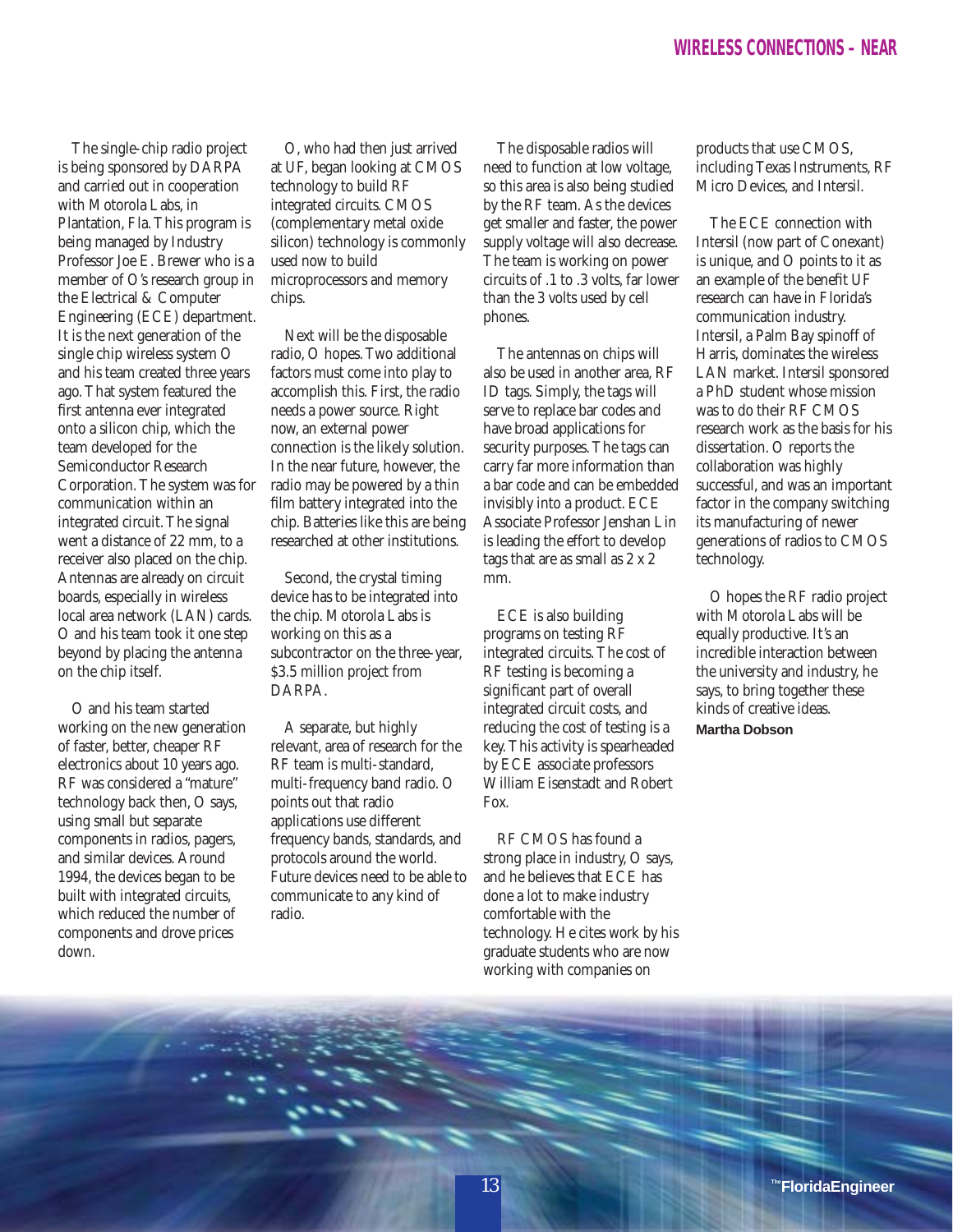### **RecentResearch WIRELESS CONNECTIONS – FAR**



**Associate Professor Yuguang Fang**

### Solitary cell phone users may find that there is **Strength in Numbers**

the like – seem to be ubiquitous<br>these days But gaps in the devices – cell phones, PDAs, and these days. But gaps in the infrastructure and competing technologies mean that wireless communications aren't as effective as they might be. Electrical engineer Yuguang (Michael) Fang is researching ways to boost and enhance wireless services.

Fang, an associate professor in Electrical & Computer Engineering, has received the prestigious National Science Foundation CAREER Award to work on intelligent resource management and integrated services for wireless mobile networks.

The problem, Fang says, is that all the different wireless technologies overlap, but don't work together in harmony. The differences in the technologies create bottlenecks in providing seamless wireless services to users on the move. Intelligent resource management in the wireless mobile networks has become a critical issue. Fang and his students are developing intelligent resource allocation schemes by taking user mobility information and resource

availability into consideration so that the best services can be provided.

One solution, he says, is to gang up cell phones and other devices so they work together. In a wireless network, multiple communications devices in close proximity form a natural distributed antenna array. If nearby devices transmit and receive signals in a cooperative manner, then the system performance can be significantly improved.

The key is knowing where the devices are relative to each other. Like all devices that transmit radiowaves, mobile phones can be tracked. If a group of mobile phone users can be shown to move around in a predictable manner near a base station, the network signals coming through the base station can be allocated among the group members to overcome weak areas.

The ability to boost signals would be important in military situations like Iraq, where there is no infrastructure and a hostile environment, Fang says. Fang has received a highly competitive Young Investigator Award from the Office of Naval Research to develop a framework for network protocols for tactical military applications. The goal is to develop a device and energy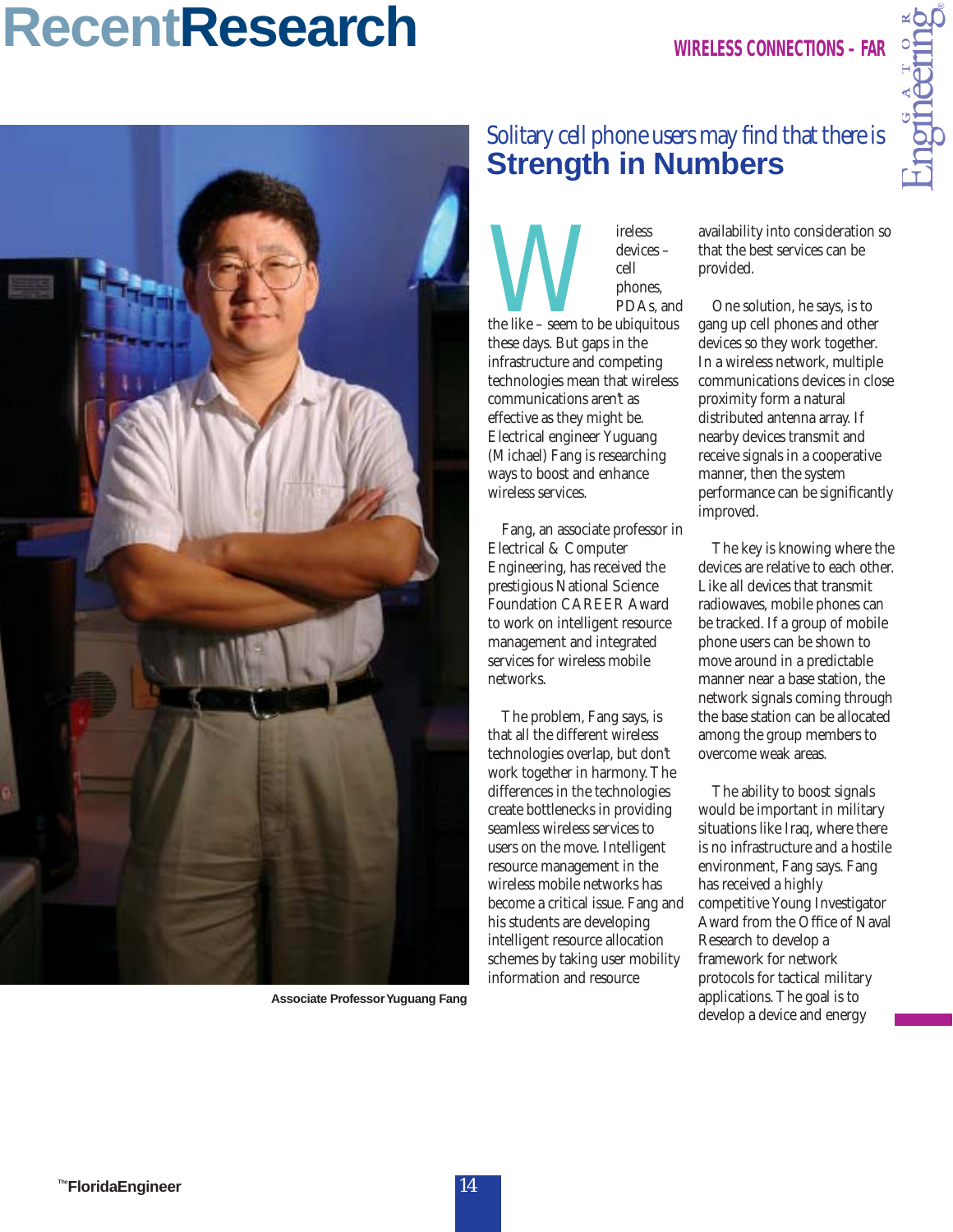aware routing protocol (DEAR) that would take advantage of heterogeneous networked devices with different capabilites and design a secure protocol for reliable data delivery (SPREAD). The solution is to create a wireless ad hoc network that can send messages the enemy cannot intercept. Security could be achieved by transmitting message segments (or shares) of the entire message over multiple routes. Spreading the transmissions over many devices would also optimize battery power usage.

To date, the NSF, ONR, and other funding agencies have invested more than \$2 million in Fang's research, which may ultimately result in a more efficient all-access wireless system. Development of the technology to do this might have been further along, Fang says, had it not been slowed down because of the telecommunications downturn. Fang hopes that some of the surviving companies will push the technologies further. Meanwhile, Fang and his colleagues, ECE assistant professors John Shea and Tan Wong, and over 25 graduate students will work together to close the gaps.

**Martha Dobson**

### **Nanotubes – the New Shape of Electronics**



**Ant Ural**

Carbon nanotubes are the newest trend in electronics research. They are the special interest of Electrical & Computer Engineering's newest assistant professor, Ant Ural. Ural joined the faculty in November 2003 and will do research into nanomaterials integration with ECE's

Device and Physical Electronics laboratory.

Ural began exploring the use of nanotubes while doing postdoctoral work at Stanford University. His specific interest is in developing organized nanotube architectures for molecularlevel electronics.

Ural explains that electronic chips and integrated circuits have constantly been shrinking for years, but as is well known, they are reaching the physical limitations of size and cost. A new research thrust is investigating how electronics can be built from the bottom up, using nanomaterials with suitable electronic characteristics.

Carbon nanotubes have demonstrated excellent electronic characteristics in experiments. However, the way nanotubes are created does not make them automatically suitable for electronics. Nanotubes are typically grown in a bundle. The resulting tubes are not identical, but can have different diameters and structure. This matters because the way nanotubes conduct electricity depends on their structure. To be useful in electronic circuitry, nanotubes need to be uniform and directional.

Ural's research is on the directional growth of single-walled carbon nanotubes built on a silicon substrate. He creates the nanotubes by flowing gases such as methane or ethylene at high temperatures – 900 degrees  $\ddot{C}$  – over the substrate which is covered with nucleation sites, made from transition metals, which are iron, nickel, or similar materials. The nanotubes grow from the nucleation sites, which serve as anchors for the tubes.

Directional growth is obtained by adding an electric field during the growth phase. The tubes can be persuaded to grow in one direction, following and aligning with the electric field. Nanotubes are sensitive to mechanical deformation, Ural says. Mechanical deformations affect their electronic characteristics. Ural believes the use of nanotubes in electronics will likely complement silicon technology in roles such as sensors.

#### **Martha Dobson**



**Atomic force microscopy image of 10-microns-long single-walled carbon nanotubes (yellow color) on oxide aligned by an electric field applied in situ during chemical vapor deposition growth.**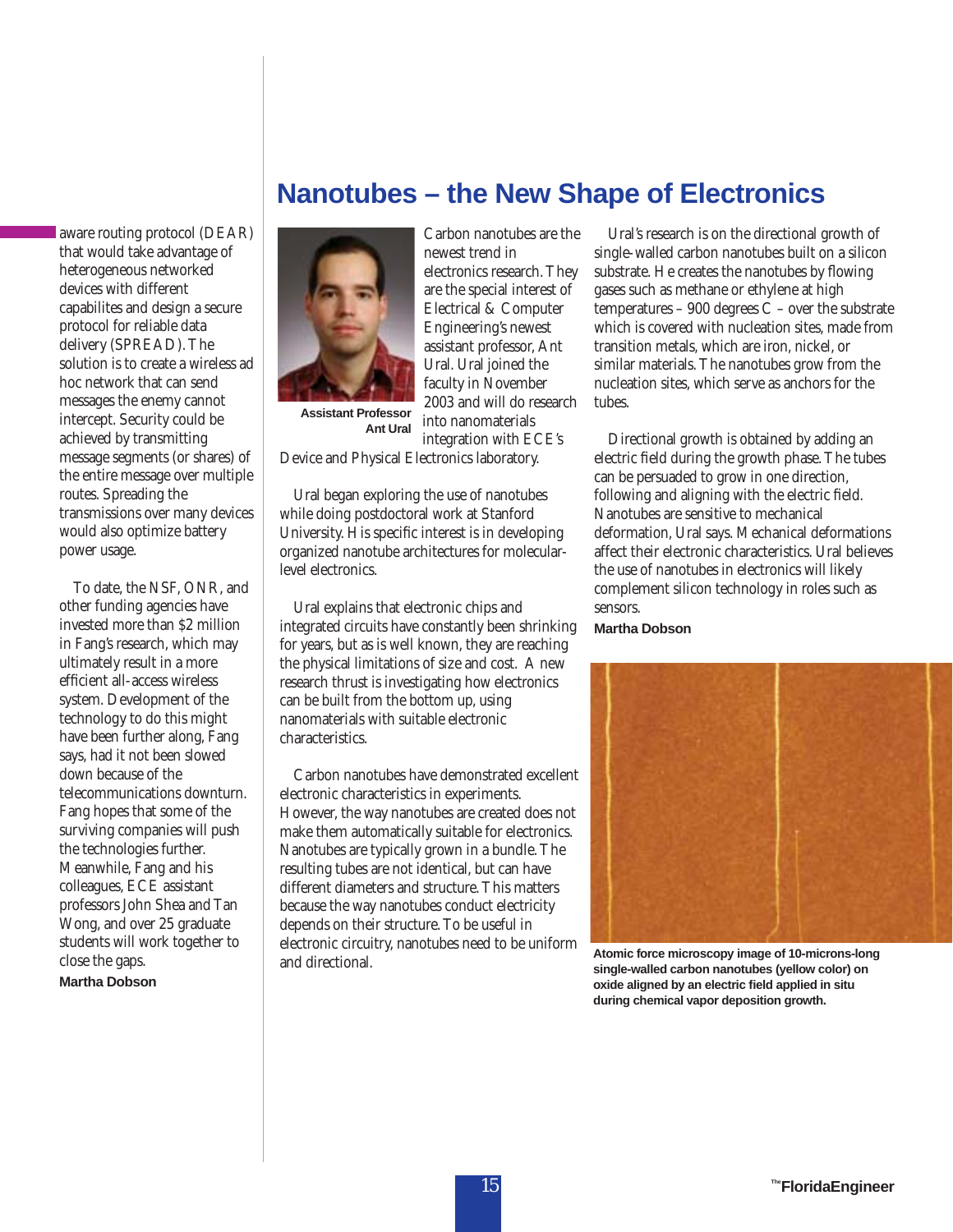## **Inside**

## **AIRBORNE LASERS AIM AT JUNDERWA DANGERS**

From emapping<br>
may soon probe<br>
new depths thanks<br>
to an advanced lase<br>
system based on<br>
single photon technology. UF civil<br>
engineers are developing a new may soon probe new depths thanks to an advanced laser system based on engineers are developing a new, unique Coastal Area Tactical-

mapping System (CATS) in cooperation with the Navy, Dynetics, Inc. and Optech International to map land and underwater surfaces in coastal surf zones.

CATS will be a new generation airborne laser scanning system able to penetrate water in surf zone, which could make it invaluable to Marine expeditionary forces needing to detect mines for a planned landing. Based on an initiative sponsored by Congressman Cliff Stern and Senator Bill Nelson, the US Congress has provided \$2 million for the first year of the program.

The goal is to make an expendable, small, low-powered laser scanning system that could be deployed on an unmanned aerial vehicle over a coastal landing zone, says Professor Ramesh Shrestha, a researcher in geosensing systems engineering, who is leading the team.

The laser pulses should be able to penetrate the surf zone about 10 or 15 feet deep, which is where most mines are placed during low tides. This would enable the Navy to know precisely what would be waiting in a landing zone so they could remove the mines before the Marines land. CATS could also detect small land mines, provided they are not buried.

Airborne laser swath mapping (ALSM) is accomplished with an aircraft-based laser firing tens of thousands of pulses of light every second at the ground. A sensor in the aircraft detects the pulses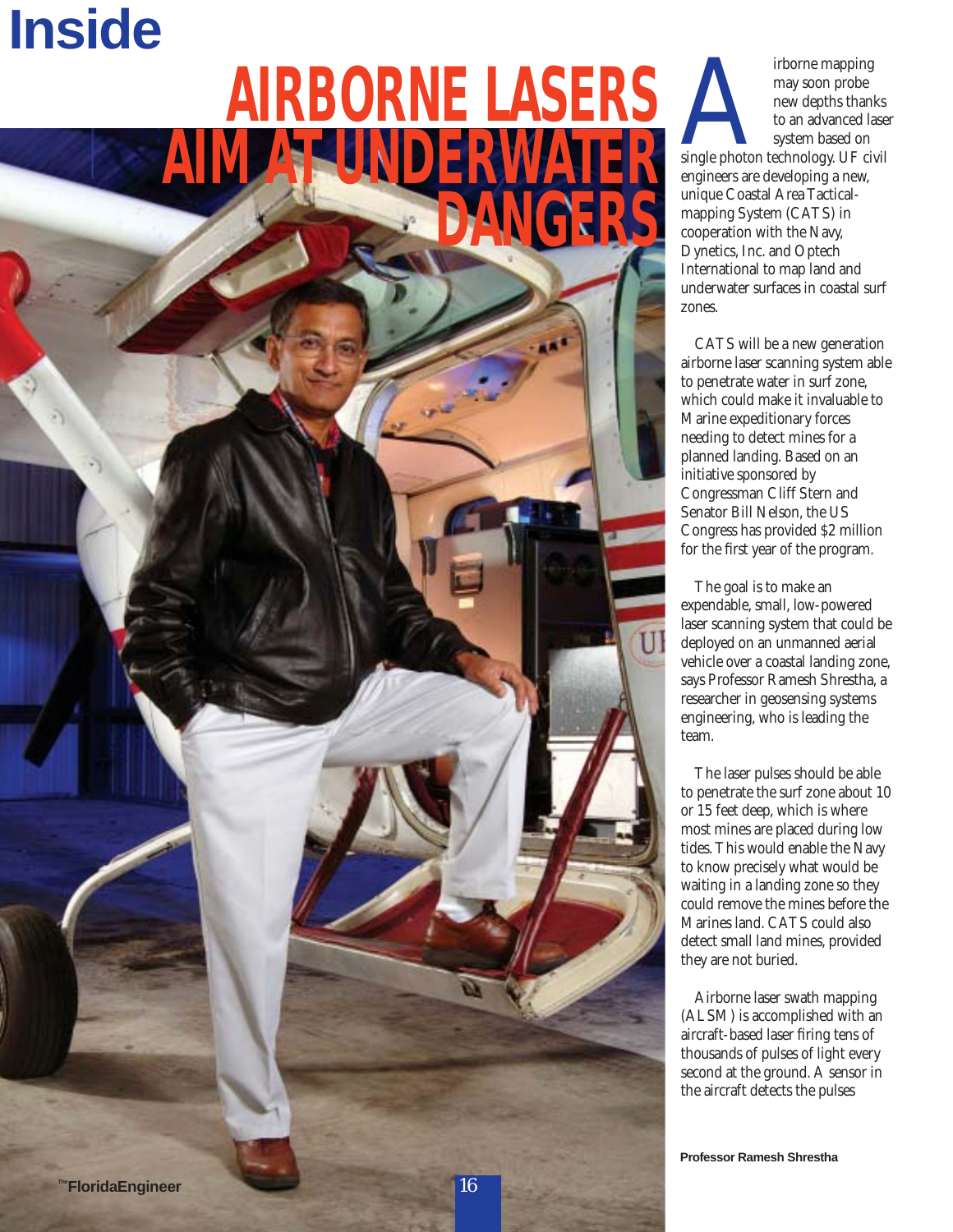bounced back from the topography. The round-trip travel time of each pulse translates into a precise range which, when combined with aircraft position determined by GPS and the orientation by Inertial Measuring Unit (IMU), provides three-dimensional coordinates of ground points. Post-processing of the measurements produces high quality, three-dimensional, digital topographical maps.

The CATS system is the next step in laser scanning which will be able to penetrate shallow water because of the 0.53 micrometer wavelength of the light derived from the frequency doubled NdYAG micro laser. This advanced technology will enable CATS to operate with much less power and fit into a small space such as in a unmanned aerial vechicle.

"Our current ALSM system uses return signals of thousands of photons per pulse which requires a lot of power," Shrestha says. "Thousands of photons are needed because the current sensor is not sensitive enough to detect single photons. The single photon system, in theory, will be able to detect every single photon fired that comes back. The ability to detect a single photon is what makes the equipment very small," Shrestha says.

Among academic institutions UF has led the way in ALSM research for past six years. Most notably, it was the only university invited by the Department of Defense Joint Precision Strike Demonstration (JPSD) Group to participate in mapping the World Trade Center site after the Sept. 11, 2001 attack.

UF has operated its own airborne laser mapping system, jointly owned with Florida International University, for about five years. The system has been used in more than 50 projects to support local, state, federal agencies, and private companies. The success of the program has led the National Science Foundation (NSF) to fund a new Center for Airborne Laser Mapping (NCALM) to be operated jointly by UF and the University of California, Berkeley.

#### **NCALM – The Potential is International**

NCALM is intended to provide research-grade data collected by airborne laser swath mapping to scientists doing NSF-funded studies of land forms, hydrology, erosion, land slides, sinkholes, and beach storm damage, Shrestha stated when the center was announced in the summer of 2003.

"NSF is supporting the facility so that scientists on projects will not have to purchase or hire their own equipment for gathering data. The effect is to spread support for geoscience research over many projects on a nationwide basis," Shrestha says.

UF's Civil & Coastal Engineering department and UC-Berkeley's Earth & Planetary Sciences department will manage the center. Initial funding is \$1.2 million for a two-year period. Coinvestigators on the project are Bill Carter, adjunct professor at UF, and Professor Bill Dietrich at Berkeley.

NCALM has gone right to work, providing data on several active fault lines in the Mojave Desert.

Shrestha says half a dozen or more researchers have already applied to the NSF for NCALM support. "We would like to have 20 universities involved annually. The potential contribution to research is really international," he says, mentioning that he has had inquiries from researchers in more than one European country already.

Shrestha hopes that NSF will fund a laser mapping system identical to the one at UF for permanent use on the US west coast because there is so much geologic activity there. For now, NCALM's only laser mapping system is based in Florida.

#### **Florida Benefits,Too**

The benefits of airborne laser swath mapping began in Florida, with a study of beach erosion from Hurricane Opal for the Florida Department of Environmental Protection (FDEP) and mapping of a section of the Interstate I-10 corridor for the Florida Department of Transportation (FDOT), and continue to come back to the state. The FDEP is currently funding a five-year research program to map all of the state's beaches. The work is being done in phases, beginning this year with a stretch of northeast Florida Atlantic coast beach extending 105 miles south from the Florida/Georgia state line. In 2004, the target will be the entire Panhandle coast.

Ideally, Shrestha says, Florida's entire coastline should be mapped every year, and the researchers have proposed this. Even better, he says, would be to map the beaches seasonally because changes occur that often. "The state economy relies heavily on beaches. The entire coast could be mapped for less than a million dollars a year," Shrestha says.

The impact of UF's laser mapping research is remarkable, especially considering the team has only three faculty members, plus a postdoc and one PhD student. But the level of expertise is unique.

Bill Carter came to UF after 20 years with NOAA, and 34 years ago he was a member of a team that used laser ranging to measure the distance from an observatory on earth to retroreflectors placed on the moon by Apollo 11 astronauts. Later he led the construction of a secondgeneration observatory in Hawaii to range to five reflector packages put on the moon by US and Russian lunar missions.

Clint Slatton, a new joint faculty member of Civil & Coastal Engineering and Electrical & Computer Engineering, is an imaging specialist who combines adaptive signal processing and pattern recognition methods with laser swath mapping and the new photon-counting system.

Mark Lee is a postdoc who recently completed his PhD at UF, whose dissertation dealt with combining airborne laser bathymetry and hyperspectral imaging for benthic mapping of shallow coastal water.

Michael Sartori is a research associate and professional surveyor and mapper who has more than five years of hands-on experience in planning, collecting, processing, and analyzing ALSM observations.

Recruiting is under way for another faculty member who will be joint-appointed with UF's Geological Sciences department in fall 2004. **Martha Dobson**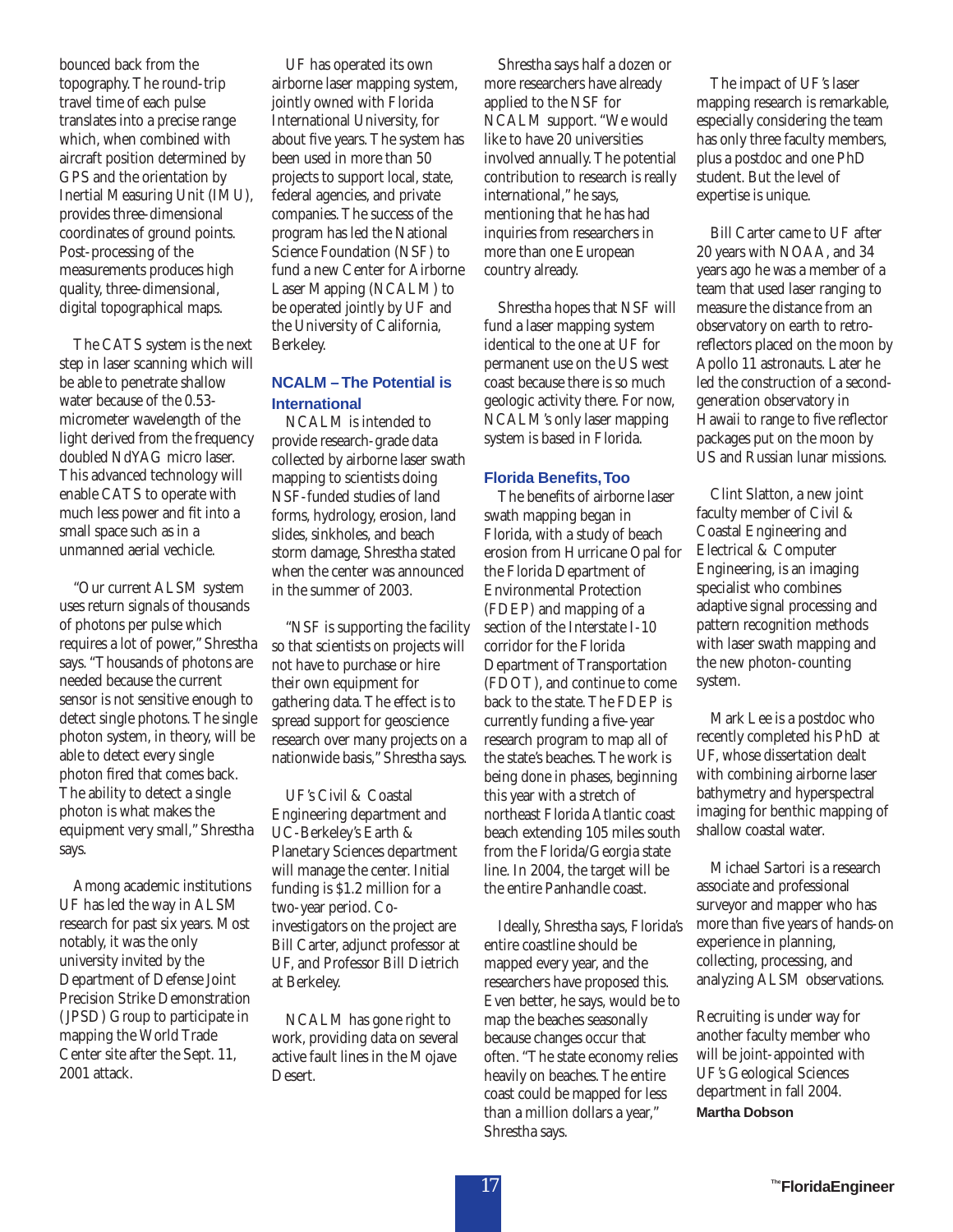**Faculty**  $F$ 

#### **Agricultural & Biological Engineering**

**C. Direlle Baird**, professor emeritus, received a 2003 Special Recognition Award from the American Society of Agricultural Engineers. As former chair of ABE, Baird helped develop a new packaging science degree, a biological engineering option, and minors in precision agriculture and information technology.

**Rush Choate**, professor emeritus, received a 2003 Lifetime Service Award from the American Society of Agricultural Engineers for his service and contributions to the agricultural engineering profession. Choate contributed to the groundbreaking of Frazier Rogers Hall in 1954, personally recruited agricultural engineering students at high schools and community colleges, and served as acting chair of ABE three times.

**Byron French**, associate professor, received the 2003 North American Colleges and Teachers of Agriculture John Deere Award for Teaching Excellence.

**Jim Jones**, distinguished professor, was named a "Highly Cited Researcher" by Thomson ISI® (founded as the Institute for Scientific Information®). Jones demonstrated great influence in his field as measured by citations to his work. Jones was also selected to receive a 2003 Distinguished Engineering Alumni award by Mississippi State University.

**Jasmeet Judge**, assistant professor and associate director of the Center for Remote Sensing, received a \$400,000 research grant from the National Science Foundation geosciences directorate. The grant will support investigations on how remotely sensed observations can be used to improve model prediction of soil moisture and groundwater recharge.

**Carol Lehtola**, associate professor, received a North American Colleges and Teachers of Agriculture Teaching Award of Merit and a USDA Secretary's Honor Award in 2003. The USDA award is for Lehtola's role in developing the national Extension Disaster Education Network (EDEN).

**Allen Overman**, professor, was recognized for Outstanding Service by the American Society of Agricultural Engineers. He has shown dedication, not only to the Florida state section, but also as professor and major adviser for ABE.

**Glen Smerage**, associate professor, was recognized by the American Society of Agricultural Engineers for 25 years of service.

#### **Biomedical Engineering**

**William Ditto**, professor and chair, was named a Fellow of the American Physical Society.

#### **Chemical Engineering**

**Timothy J. Anderson**, associate dean for Research and Graduate Programs and professor, received the 2003 ASEE Annual Conference & Exposition Best Paper Award for a paper he coauthored titled "Demographic Factors and Academic Performance: How Do Chemical Engineering Students Compare with Others?"

**Fan Ren**, professor, and John C. Zolper, Defense Advanced Research Projects Agency, published a new book, *Wide Energy Bandgap Electronic Devices*, World Scientific. The book provides a summary of the current state-of-the-art in SiC and GaN and identifies future areas of development.

#### **Civil & Coastal Engineering**

**Robert J.Thieke**, assistant professor, received the ExCEEd (Excellence in Engineering Education) Career Award for Excellence in Teaching from the American Society of Civil Engineers.

#### **Electrical & Computer Engineering**

**James Fitzgerald**, assistant chair and associate in engineering, retired in August 2003 after 23 years of distinguished service. Martin A. Uman, distinguished professor and director of the International Center for Lightning Research and Testing, presented Fitzgerald with an engraved clock as a token of thanks and appreciation for his leadership, commitment, and concern for the overall welfare of the department. Fitzgerald, now an emeritus faculty member, began working for the university in 1970 and joined the ECE department in 1980.

**Vladimir A. Rakov**, professor and co-director of the International Center for Lightning Research and Testing, was named a Fellow of the Council of the American Meteorological Society "for outstanding contributions to the atmospheric or related oceanic or hydrologic sciences, or their applications, during a substantial period of years." He also was named a Fellow of the Institute of Electrical and Electronics Engineers and was appointed a member of the National Fire Protection Association Committee on the Standard for the Installation of Lightning Protection Systems (NFPA 780). Rakov gave an invited lecture on "A Review of Ten Years of Triggered-Lightning Experiments at Camp Blanding, Florida" at the International Conference on Nonlinear Phenomena in Environmental Research, Nizhny Novgorod-Moscow, Russia, Sept. 6-12. He also served on the program committee for this conference. Rakov was invited to join the Underwriters Laboratories Standards Technical Panel (STP) for Surge Protective Devices. This panel covers the Standard for Transient Voltage Surge Suppressors (UL 1449), which will become a national standard when approved by the American National Standards Institute (ANSI).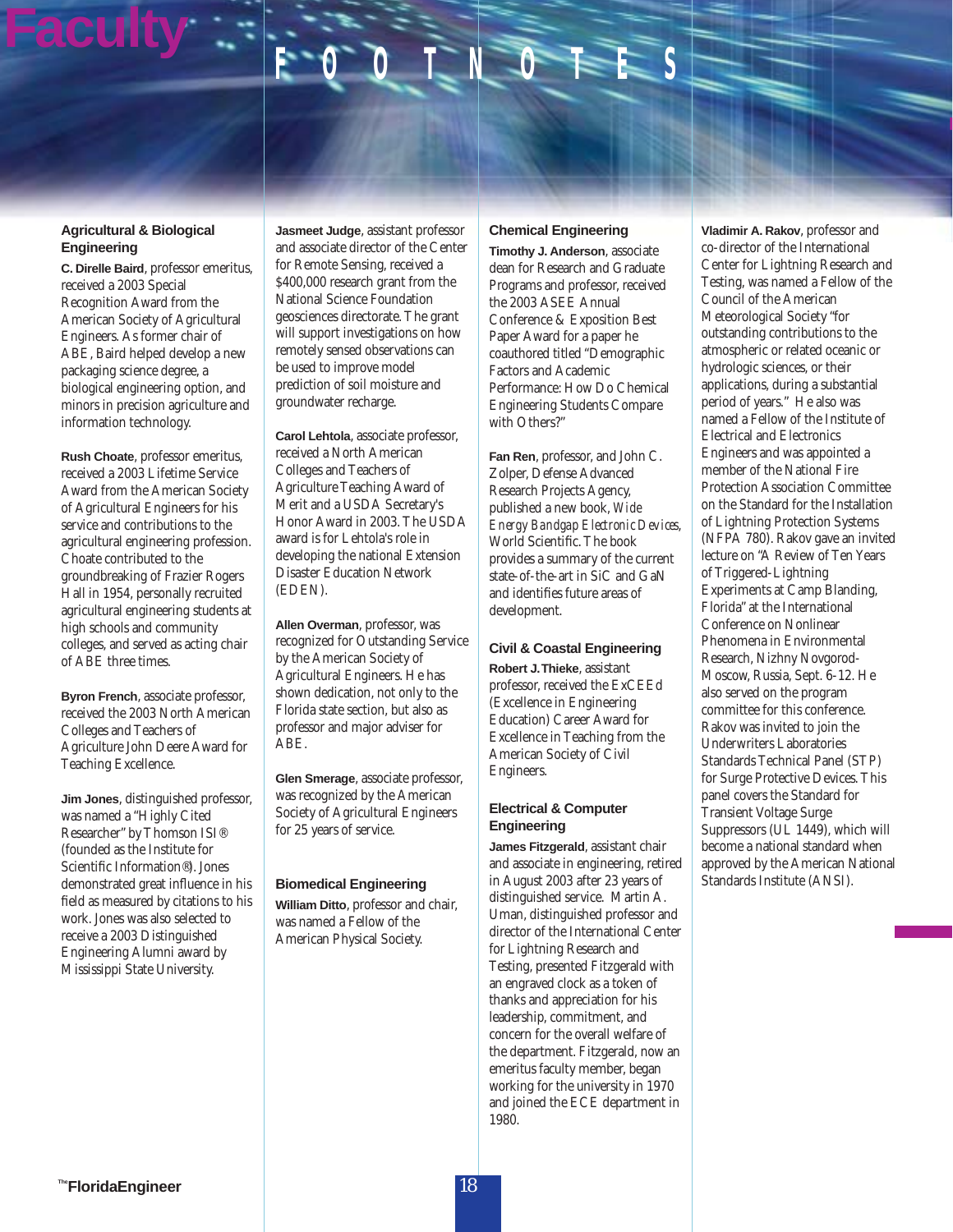#### **Vladimir A. Rakov** and **Martin A. Uman**, professors and co-directors of the International Center for Lightning Research and Testing, published a new book, *Lightning: Physics and Effects*, Cambridge University Press, 2003. The book is the first monograph that covers essentially all aspects of lightning, including lightning physics, lightning protection, and the interaction of lightning with a variety of objects and systems as well as with the environment.

#### **Environmental Engineering Sciences**

**Gabriel Bitton**, professor, was awarded the title of Docteur Honoris Causa (honorary doctorate) by the National Polytechnic Institute of Lorraine, France and by the French Foreign Affairs Ministry. The ceremony was held Nov. 24 in Nancy, France.

**Joseph J. Delfino**, professor, presented a paper titled "Pollution of Waters and Sediments by Organic Contaminants in Sub-Tropical Florida, U.S.A. Watersheds" to the 13th Stockholm, Sweden Water Symposium, August 11-14, 2003. The symposium, part of the annual Stockholm Water Week, was on drainage basin security, balancing production, trade, and water use.

#### **Industrial & Systems Engineering**

**Elif Akcali**, assistant professor, received the 2004 M. Eugene Merchant Outstanding Young Manufacturing Engineer Award in Dec. 2003. This award recognizes her significant achievements and leadership in the field of manufacturing engineering as a young engineer.

**Panos Pardalos**, professor and codirector of the Center for Applied Optimization, was an invited plenary speaker at the annual AMASES conference of the Italian National Association for Mathematics Applied to Economics and Finance, in Cagliari, Italy on Sept. 4. His talk was titled "On the structure and dynamics of financial networks." He also gave an invited lecture on "Recent advances and trends in deterministic global optimization" at the Argonne National Laboratory on Sept. 9.

**Edwin Romeijn**, associate professor, Ravi Ahuja, professor and codirector of the Supply Chain and Logistics Engineering Center, Jim Dempsey (College of Medicine, Radiation Oncology department), and Arvind Kumar, ISE PhD student, were named winners of the 2003 Pierskalla Best Paper Award of the Health Applications Section of INFORMS for their paper "A column generation approach to radiation therapy treatment planning using aperture modulation." The award was presented Oct. 20 at the INFORMS conference in Atlanta.

#### **Mechanical & Aerospace Engineering**

**Carl Crane**, professor, was named a Fellow of the American Society of Mechanical Engineers.

**Nicolaie D. Cristescu**, graduate research professor, published a new book, *Mechanics of Elastic Composites*, with co-authors Eduard-Marius Craciun, University of Constanta, Romania, and Eugen Soos, Emeritus Institute of Mathematics Romanian Academy, Romania, Chapman & Hall/CRC. The book offers a complete, authoritative presentation of the advanced theory behind elastic composites.

**Peter Ifju**, associate professor, is the new associate editor for the *Journal of Experimental Mechanics*.

**John Schueller**, professor and associate chair, was named a Fellow of the Society of Automotive Engineers.

**Edward Walsh**, professor, presented a paper titled "A Flight Test Engineering Program" at the recent AIAA/ICAS International Air & Space Symposium and Exposition which had the theme The Next 100 Years and celebrated the centennial of flight. The symposium was held in Dayton, Ohio, the home of the

Wright Brothers who designed and built the aircraft that performed the world's first sustained, controlled, heavier-than-air powered flight in 1903.

**John Ziegert**, professor, was named a Fellow of the American Society of Mechanical Engineers.

#### **Nuclear & Radiological Engineering**

**Alireza Haghighat**, professor, chair, and director of the UF Transport Theory Group was named a Fellow of the American Nuclear Society.

### Professor W. Emmett Bolch, Jr.

Professor W. Emmett Bolch, Jr., died December 27, 2003, at age 68. Bolch came to the University of Florida in 1966 to join the faculty of Environmental Engineering Sciences, then a new department in the College of Engineering.

Bolch was born in Lenoir, N.C. He studied pre-engineering at Southwest Texas State Teacher's College. He later transferred to the University of Texas at Austin, earning a BS degree in civil engineering in 1959. Upon graduation, he was commissioned as a lieutenant in the



U.S. Air Force and served as a sanitary and industrial hygiene engineer at Lackland AFB in San Antonio, Texas.

In 1962, he returned to the University of Texas at Austin to obtain an MS degree in radiological health. He received his PhD degree in health physics in 1967 from the University of California at Berkley under a US Public Health Service Fellowship.

Bolch directed a variety of research programs in radiological health including a 20-year contract with Florida Power Corporation for environmental surveillance of the Crystal River Nuclear Power Plant. He received two departmental and one college Teacher-of-the-Year awards; he was a registered Professional Engineer in the state of Florida; and in 2002 he was named a Fellow of the national Health Physics Society.

Bolch was the father of Professor Wesley E. Bolch of the Nuclear & Radiological Engineering department at the University of Florida. He is also survived by his wife, Sandra; his daughter, Elizabeth; and his mother, Gladys.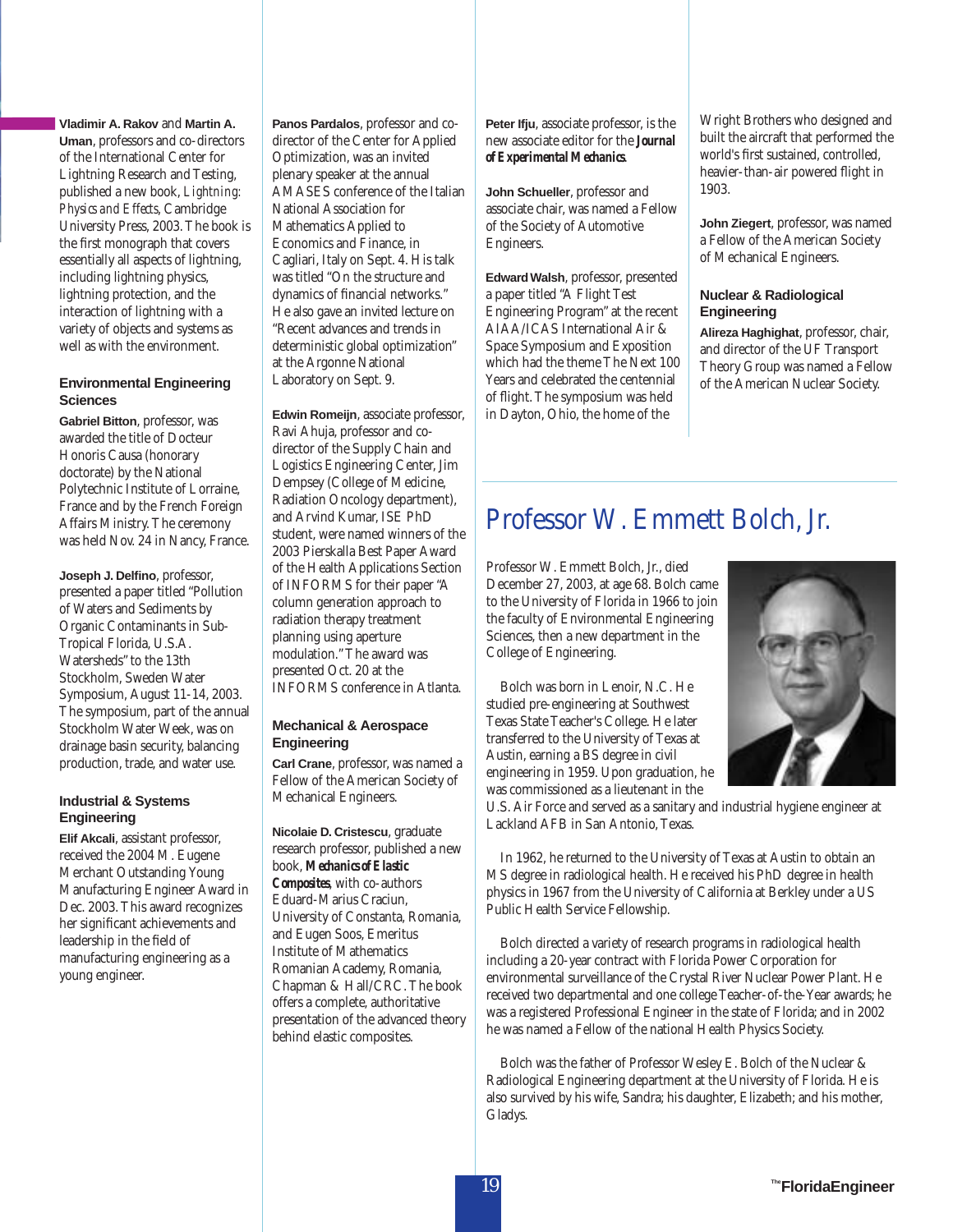## **Faculty**



### **HOWARD T.ODUM (1924 – 2002) AWARDED HONORARY DOCTOR OF SCIENCE**

The University of Florida awarded the late<br>
Dr. Howard T. Odum, graduate research<br>
professor emeritus, the honorary degree of<br>
Doctor of Science, posthumously, in<br>
recognition of his extraordinary career as a<br>
leader in th Dr. Howard T. Odum, graduate research professor emeritus, the honorary degree of Doctor of Science, posthumously, in recognition of his extraordinary career as a was given at the December commencement ceremony.

Odum was one of the most creative minds in the fields of ecology, environmental science, systems ecology, environmental policy, and energy studies. The fact that it is so difficult to pin down his field is testimony to his creative genius.

In 1950, Odum came to UF as an assistant professor in biology. After spending four years at UF, in quick succession over the next 11 years, Odum was a faculty member at Duke University, the director of the University of Texas Marine Sciences Center, and chief scientist at the University of Puerto Rico's Nuclear Sciences Center. He returned to UF in 1971 and was appointed graduate research professor in Environmental Engineering Sciences. In 1973, he founded UF's Center for Wetlands and directed the center for nearly two decades. In 1991, he also founded and was director of UF's Center for Environmental Policy.

It was at Florida, during his 31-year tenure, that ideas generated from the study of many systems during his earlier career began to mature into a generalized theory of energy systems and the biosphere. He pioneered research on the recycling of wastewaters in wetlands, developed the concepts of "net energy" of renewable and non-renewable energy sources, and created the field of "emergy" analyses. He also initiated two separate academic fields of study – ecological economics and ecological engineering. Odum published 14 books, 11 of which were written during his tenure at UF.

Odum was awarded numerous honors while at UF, including the 1976 Institute de la Vie Prize, Paris; the 1976 University of Florida Presidential Medal; distinguished service awards from the Universities of North Carolina and Puerto Rico; the Distinguished Service Award from the American Institute of Biological Sciences; an Honorary Doctor of Science degree from The Ohio State University, election to the Royal Swedish Academy of Sciences, and the prestigious Crafoord Prize – the equivalent of the Nobel Prize in ecological sciences – from the Royal Swedish Academy of Sciences.

**Mark Brown, associate professor**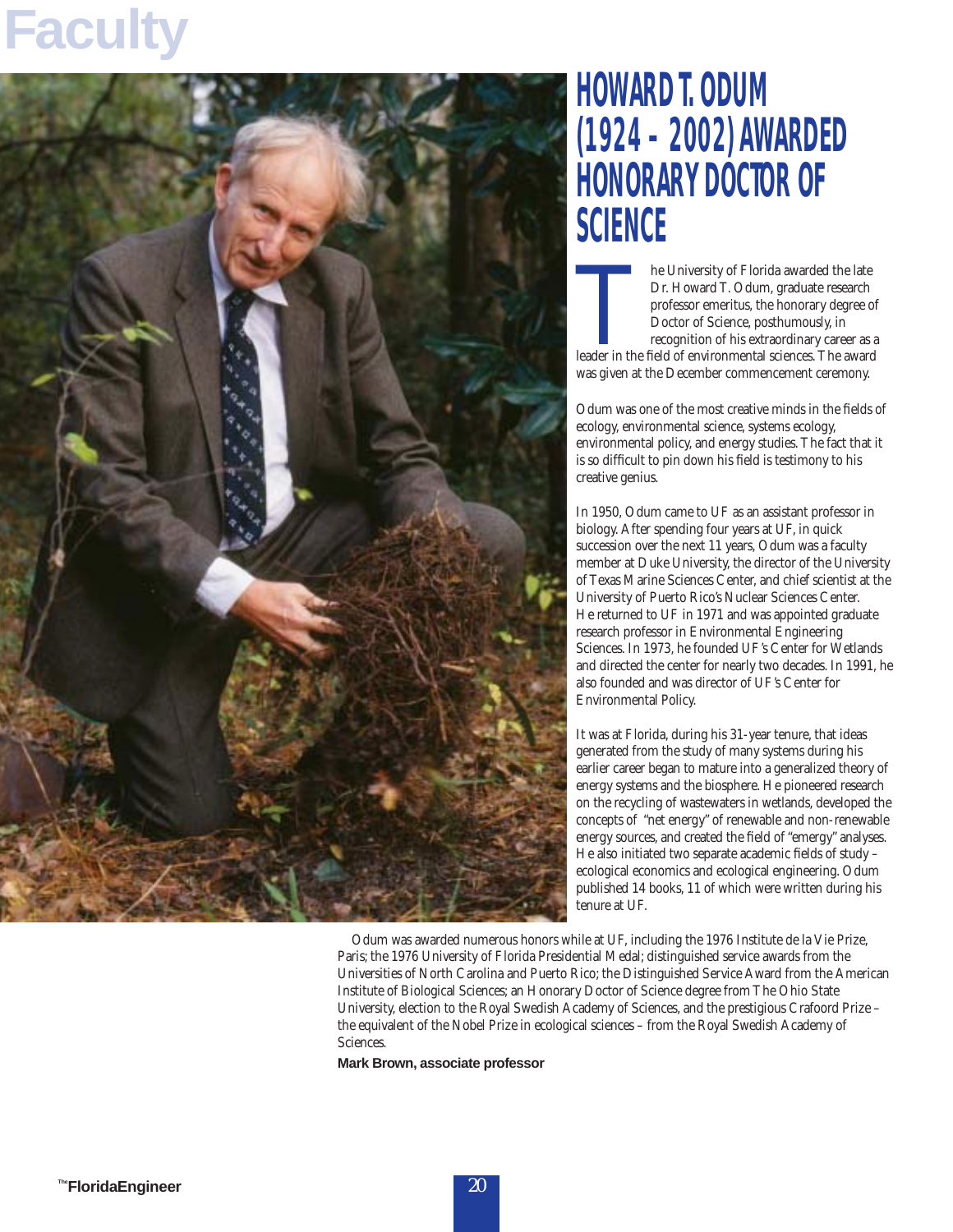## **Students**



The University of Florida unveiled its first official ceremonial mace this December at the closing ceremonies of the UF sesquicentennial. Trung Lac, a 2003 digital arts and sciences (DAS) graduate, designed the mace, which was built as a cross-campus cooperative project.

A competition open to all UF faculty, staff, and students was held to select the mace design. The original thought was that possibly ideas from several entries would be combined into a final design. The selection committee was so pleased with Trung's design that they decided to use it without changes. Trung received a \$250 prize for the design.

The mace design motif expresses the concept that UF Gators help shape the world. Trung says he drew inspiration from the brick facades of campus buildings and from the UF gator logo. He also researched UF's history for ideas to apply to the design.

Construction of the mace drew on the talents of many UF departments. Mechanical & Aerospace Engineering used its rapid prototype machine in the Center for Intelligent Machines and Robotics to model some full scale parts of the mace. The machine

built the model by depositing ABS plastic one 0.010" thick layer at a time from bottom to top.

The wood staff was constructed in the Art department from a cherry tree homegrown in Gainesville and cut, by necessity, some 15 years ago. The Physics department machine shop created the metal acorn at the bottom as well as the metal rings and center of the staff. The Chemistry department machine shop fabricated the metal cone. The metal is aluminum.

The metal center of the staff has a pattern reminiscent of the bricks used in campus buildings. The rings are incised with the names of all the UF presidents, both permanent and interim. The rings are loose and jingle when the mace is moved. The globe and gator at the top are the plastic of the original prototype, covered with gold and silver leaf.

Trung Lac originally was a mechanical engineering major, but switched to digital arts and sciences, through the Computer & Information Science & Engineering department track. He was a member of the first DAS graduating class.

"I love being creative and I love to draw. I also love the technological aspect of art, too," Trung says.

Trung is Vietnamese. He was born in Malaysia during an enforced layover while his parents were on their way to the US. He lived for a while in San Francisco, then moved to Gainesville. His father works for the university. Trung's brother also graduated from UF, and he hopes to interest his sister in attending UF.

Trung is currently working in retail in Winter Park while hoping to get into the animation industry. He is primarily interested in doing 2D hand-drawn animation.

"My ambition is to become an animation director and bring some of the animation industry to the East Coast. I enjoyed my time at UF," Trung says. "I want to do whatever I can out in the world to make UF proud."

**Martha Dobson**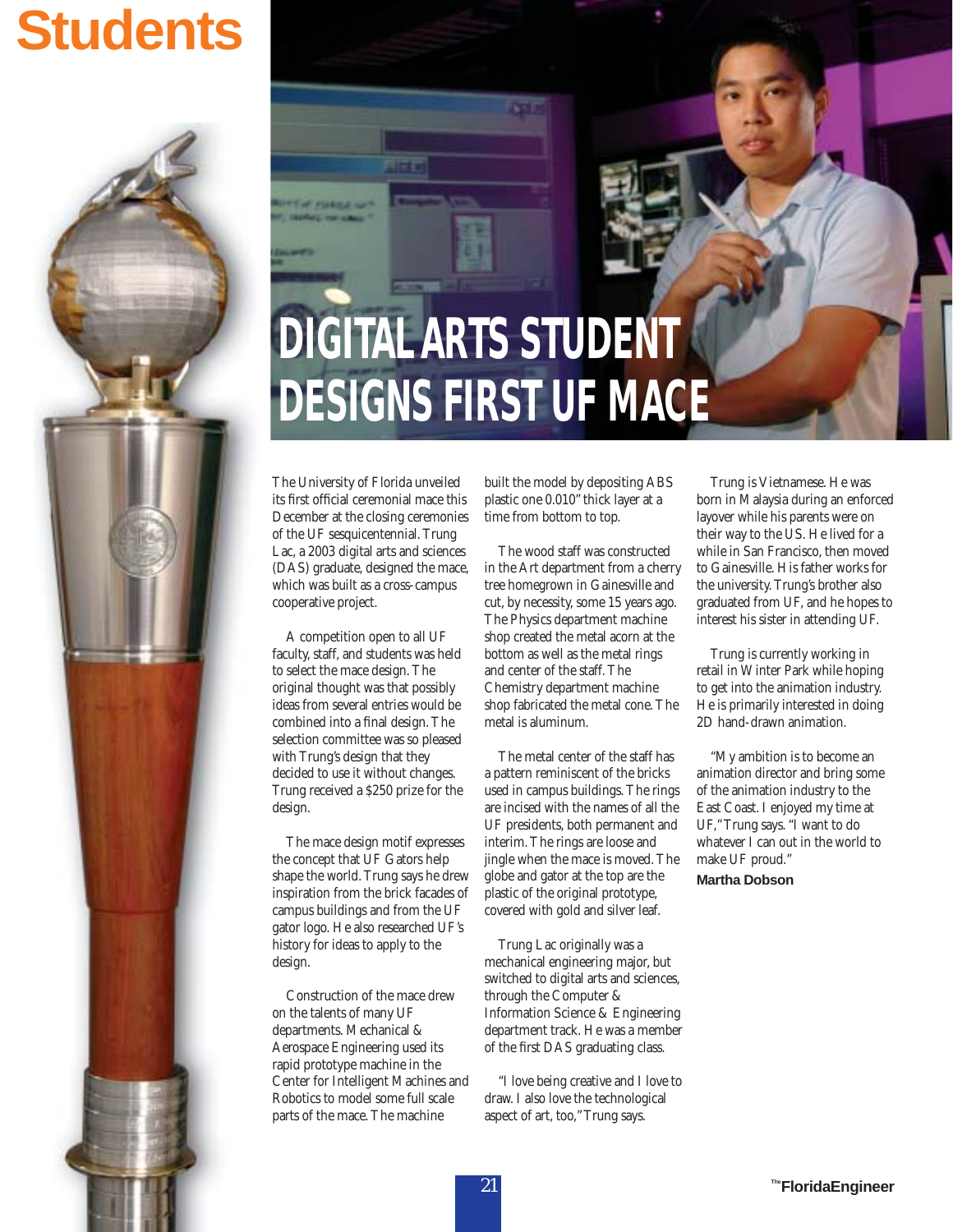## **Students**

### **Outstanding Achievements Honored at Fall Commencement**

The College of Engineering recognized several individuals for exceptional achievement at the fall 2003 Engineering commencement ceremony.

Two engineering students received University of Florida Outstanding Leadership Awards. Bodhi Rader, BS in Digital Arts and Sciences through the Computer & Information Science & Engineering department, earned the Outstanding Male Leader Award for his exceptional leadership and mentoring skills as a member of the Air Force Reserve Officer Training Corps. Marisa Arvesu, BS in Industrial & Systems Engineering, received the Outstanding Female Leader Award for demonstrating outstanding leadership qualities as team leader for numerous class projects and as president of the Institute of Industrial Engineers student chapter.

For academic excellence, the College of Engineering selected Carrie Ross, BS in Materials Science & Engineering, for the Gator Engineering Four-Year Scholar Award. Alisa Marchionno, BS in Environmental Engineering, received the Gator Engineering Two-Year Scholar Award.

In addition to student accomplishments, the University of Florida awarded the late Dr. Howard T. Odum, graduate research professor emeritus in Environmental Engineering Sciences, the honorary degree of Doctor of Science, posthumously, in recognition of his extraordinary career as a leader in the field of environmental sciences. For the full story, see page 20. **Patricia Casey**



**Bodhi Rader BS in Digital Arts and Sciences through the Computer & Information Science & Engineering department**

**Outstanding Male Leader Award**



**Carrie Ross BS in Materials Science & Engineering Gator Engineering Four-Year Scholar Award**



**Marisa Arvesu BS in Industrial & Systems Engineering Outstanding Female Leader Award**



**Alisa Marchionno BS in Environmental Engineering Gator Engineering Two-Year Scholar Award**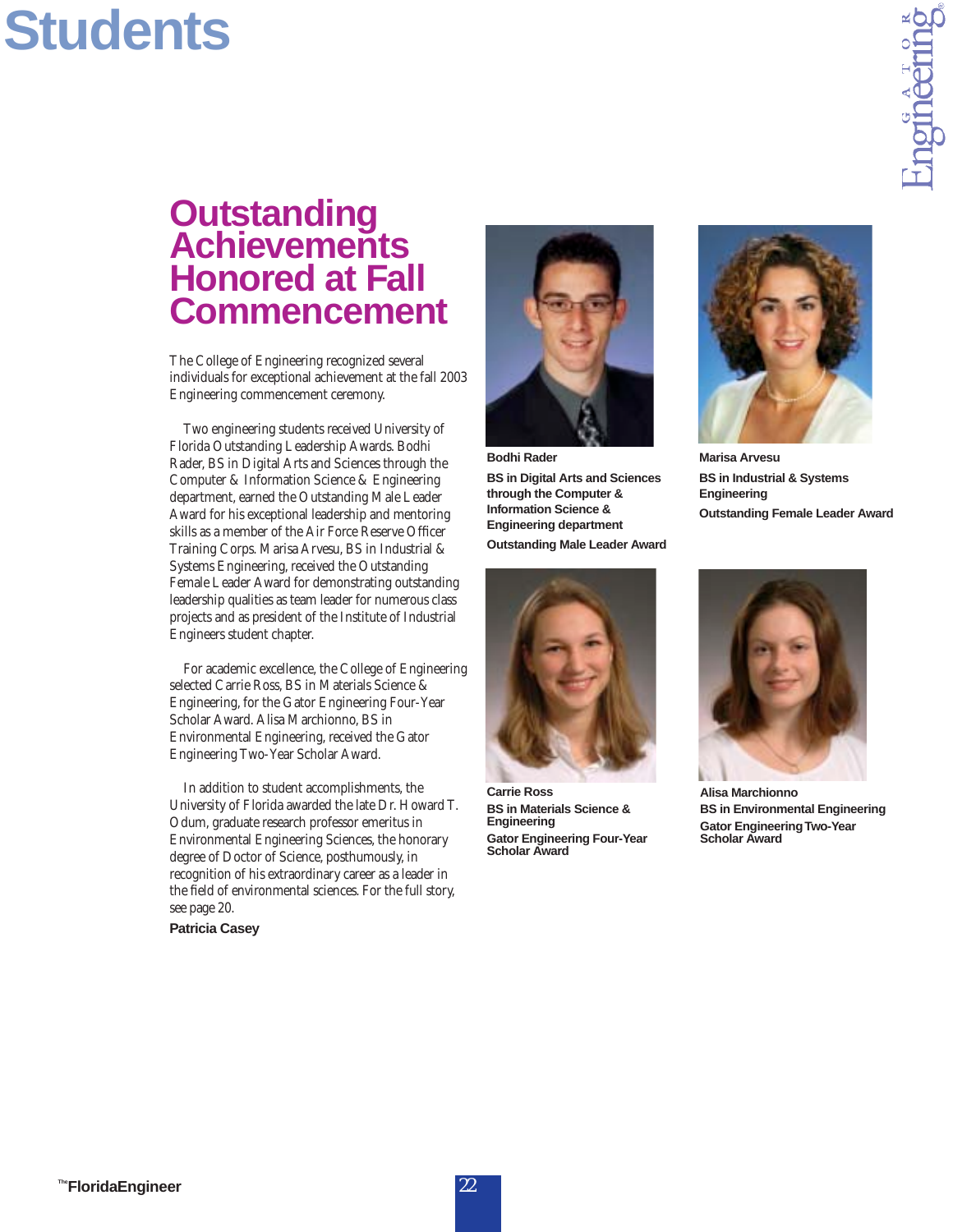### **ECE SENIOR RECEIVES INTEL GRANT**

Intel Corp. selected electrical engineering senior Nicole Staszkiewicz this fall to receive a \$2,000 grant from the Intel Student Research Contest for Undergraduate Students. The grant will help support her research on gallium nitride based MEMS sensors. She is working on the project as part of the University Scholars Program at UF under the mentorship of electrical engineering professor Mark Law.

Her project is about microelectromechanical systems, or MEMS, which are revolutionizing the parameters of communication between and among integrated circuit chips. MEMS are small electromechanical devices fabricated using thin film and semiconductor

processing technologies. MEMS make possible communication between circuits and other components. The devices are smart, allowing the interaction of many systems whether they are chemical, biological, or other forms.

When MEMS microsystems are placed on an integrated circuit, they give eyes and arms to the circuit as well as adding some decisionmaking capability. MEMS can sense and control the environment by feeling out the surroundings and making decisions based accordingly. A MEMS device placed on a chip has the ability to interplay smartly with other devices and systems, allowing an interdependent control of environment. This intelligent approach to networking is

groundbreaking, and Staszkiewicz proposes to research sensors by first modeling a gallium nitride-based device in a computer simulation, and then building a working model.

As a participant in the University Scholars Program for 2003-04, Staszkiewicz will be invited to publish her paper with the Journal of Undergraduate Research and to present at the 2004 University Scholars Symposium at UF. She has been a participant of the University Honors Program and named to the College of Engineering Dean's List. She intends to pursue a master's degree at UF.

**Courtesy UF News and Public Affairs**



You can now purchase Gator Engineering apparel by going online at: www.ealcreations.com/gep.html

For information: E.A.L. Creations, Inc. PO Box 13162 Gainesville, FL 32604 edward@ealcreations.com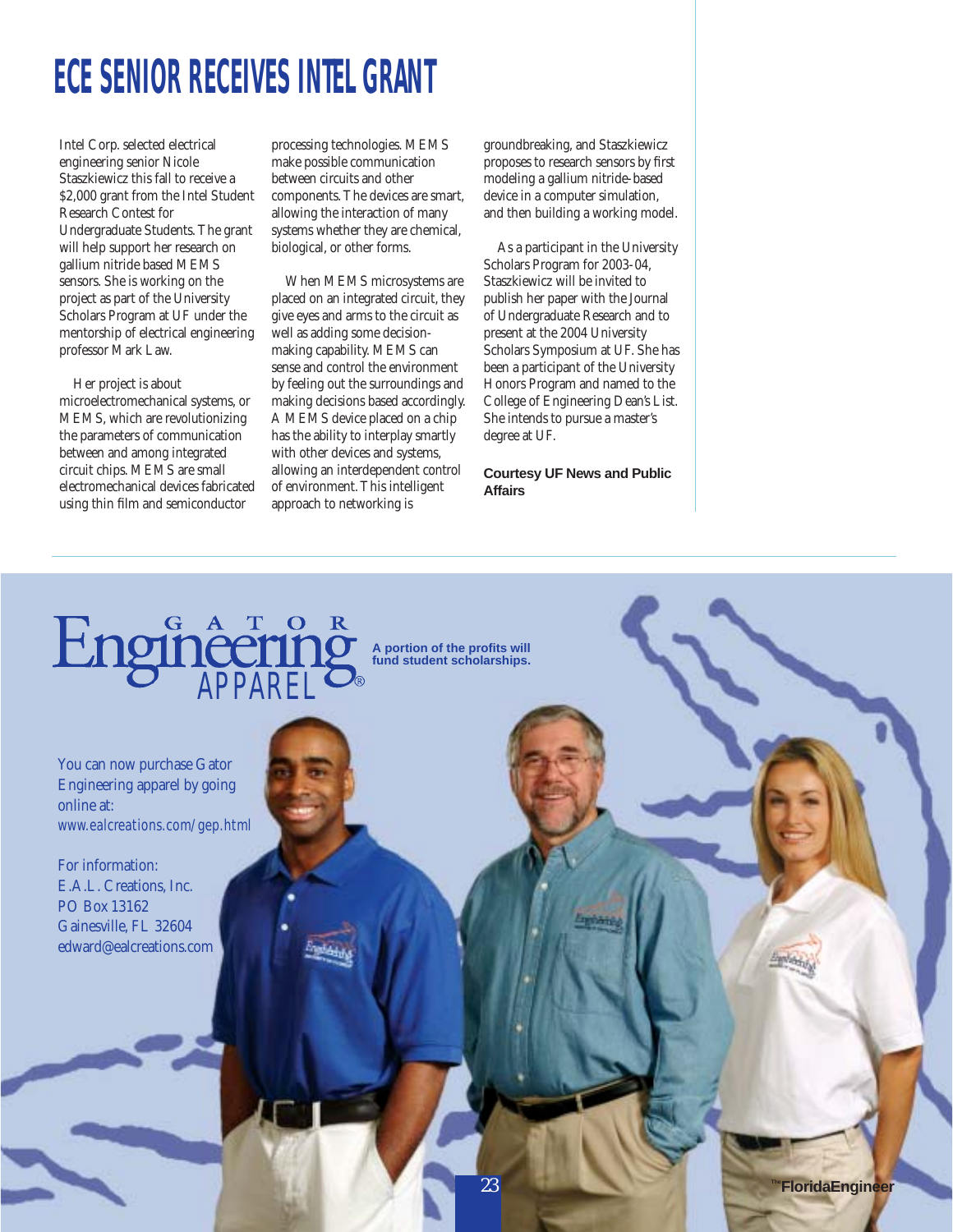### **Development**

### **EXXONMOBIL MINORITY OUTREACH PROGRAM CELEBRATES TENTH YEAR**

f the 68,000 US<br>students who<br>earn bachelor's<br>degrees in<br>engineering<br>annually, only about 8,000 – 11<br>percent – are black Hispanic on students who earn bachelor's degrees in engineering percent – are black, Hispanic, or other minorities.

Considering that the minority population is growing far more quickly than that of whites, those figures raise the troubling prospect of a decline in engineering graduates at a time when engineers are crucial to the nation's technologydependent economy. That could put the US behind other nations with growing technology economies such as China, Korea, and Japan.

Last November, the College of Engineering and ExxonMobil marked the 10th year of a unique collaboration effort that has shown success in addressing the problem. The Gator Engineering Outreach Program - the only such ExxonMobil-university collaboration in the country – brings hundreds of minority and low-income middle and high school students from all over Florida each year to visit and tour the engineering college.

Jonathan Earle, the college's associate dean for student affairs, said the outreach program is aimed at students age 12 to 18 who have ability in science and math, but lack motivation or exposure to careers in technical or scientific fields.

Students have visited from as far away as Miami and as near as Gainesville. For some, the visits are more than just a first look at a university. "For many of these students who visit the campus from inner city schools in particular, the first time they

leave their communities is when they come out on these tours to visit this campus," Earle says.

The visits begin with a welcome and a talk on the crucial role of technology in today's society. The students get advice on how and when to prepare if they expect to study engineering or other technical or scientific fields. UF engineering students, some who have backgrounds similar to those of the visitors, also talk about engineering and their experiences at UF. The students next divide up and tour the engineering departments, with each group visiting at least two labs. After lunch, they return to their school.

Although the program is not intended as a recruitment tool, the college's undergraduate minority enrollment has increased significantly since it was started, Earle says. Today, nearly 19 percent, or over 800, of UF's 4,400 engineering undergraduates are minorities, including more than 5.5 percent black and 12.5 percent Hispanic students. That compares to 3.9 percent black and 6.5 percent

**L-R Truman Bell, ExxonMobil Education Program Officer; Dean Khargonekar; Margie Williams, Student Affairs Program Assistant; John Schellenberger, ExxonMobil Security and Controls Manager**

Hispanic students a decade ago, Earle says. "I think what the program has done for us is provide exposure for youths who might never receive it otherwise," Earle says.

ExxonMobil provides \$30,000 annually to cover the costs of the program. "ExxonMobil is proud to partner with the University of Florida to attract the brightest minds to math, science, and engineering," says Truman Bell, education program officer at the ExxonMobil Foundation. "By partnering with the University of Florida, ExxonMobil and the Gator Outreach Program can help prepare a diverse range of students for fulfilling and successful careers, particularly in the field of engineering."

Earle says that more progress is needed at UF and all other universities. Today, he says, Japan graduates over 100,000, India over 150,000, and China over 200,000 engineers annually. To remain competitive on a global scale, the US needs to keep up with these numbers. The scarcity of minority students among US engineering graduates represents a missed opportunity.

"We have this tremendously underdeveloped resource that we have to begin tapping into," he says.

**Aaron Hoover**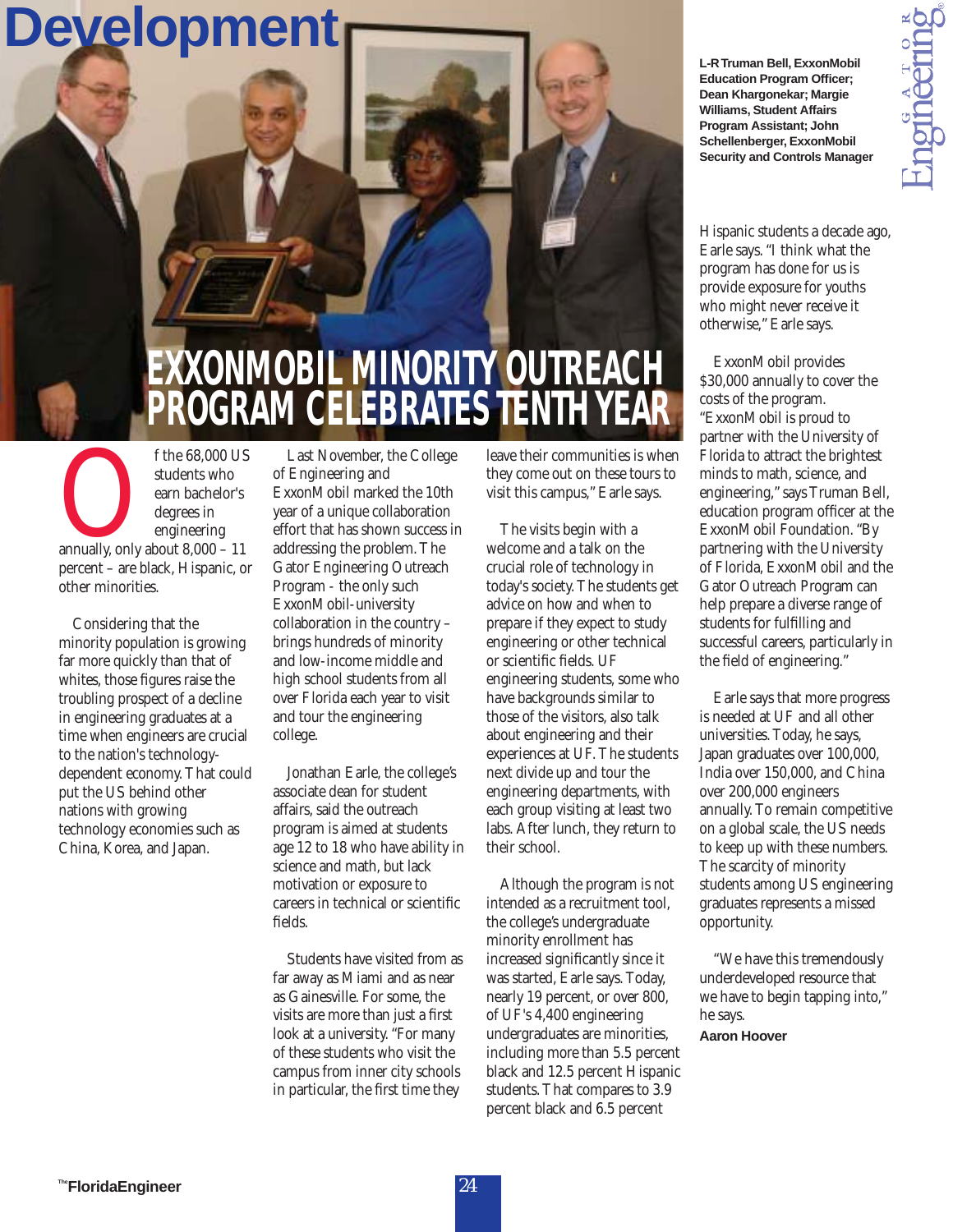

**Former UF President Charles E.Young**

### **Intel Donates \$2 Million to Engineering College to Honor UF President Young**

The Intel Foundation, the philanthropic arm of the Californiabased microprocessor manufacturing company, made a \$2 million gift in December to the University of Florida College of Engineering in honor of retiring UF President Charles E. Young.

The gift will fund a permanent faculty position, the Intel/Charles E. Young University Chair, in the Electrical & Computer Engineering (ECE) department.

"Charles Young has been a member of Intel Corporation's board of directors for over 30 years. To honor our long association, we are proud to establish a chair in his name in Electrical & Computer Engineering," said Craig Barrett, chief executive officer of Intel and chairman of the Intel Foundation board of directors. "Dr. Young has

played a key role in Intel's success over the years. We know that this chair established in his name will serve to expand his positive energy and influence by supporting talented ECE faculty at the University of Florida."

Young served as UF's president since 1999 and as a director on Intel Corp.'s board of directors since 1974. He retired from UF on Jan. 5.

Electrical & Computer Engineering, which has a current enrollment of 760 undergraduates and 516 graduate students, is nationally known for its research in solid-state technology and devices, electronics and computer engineering, and the Intel gift will help take that research to the next level, UF officials said.

"Intel's gift is a meaningful tribute to Dr. Young's many contributions and the vision he has provided for Intel and UF," said engineering Dean Pramod Khargonekar. "We are now extremely anxious and optimistic to begin the process of recruiting a world-class scholar to strengthen the ECE department's ongoing research and education programs in computer engineering and semiconductor electronics."

Intel's gift is one of the largest ever received by UF to create a university chair. The gift is eligible for a dollar-for-dollar match through the state of Florida's matching gifts program.

## **The Stokes Professorship**

The late Dr. Charles Anderson "Andy" Stokes and his wife, Constance, established an endowed professorship in Chemical Engineering at the University of Florida to "represent the values of the profession in the broadest context and provide a role model for students embarking upon a career in chemical engineering that will demand responsiveness to societal needs."

Mark Orazem currently holds the Stokes Professorship in Chemical Engineering. A large part of the funding associated with the professorship supported Orazem's sabbatical leave in Paris, France, during which he began writing a textbook on impedance spectroscopy, an important but often poorly understood experimental technique. He is collaborating on the book with Dr. Bernard Tribollet, a scientist working at the Centre National de la Recherche Scientifique in Paris.

He is also organizing the 6th international symposium on electrochemical impedance spectroscopy to be held in Florida in May 2004.

"The professorship provided much needed flexible support which enabled key aspects of this activity," Orazem says.

Impedance spectroscopy is an experimental technique in which an oscillating signal is used to elicit the response of an electrochemical system. Analysis

of impedance response provides the basis for new generations of sensors used in applications ranging from corrosion detection to measurement of glucose levels in blood. Orazem's research group has used impedance to study delivery of therapeutic agents through skin, corrosion of pipeline-grade steel, and electronic processes in large bandgap semiconductors. A memorial tribute to Andy Stokes follows on page 26.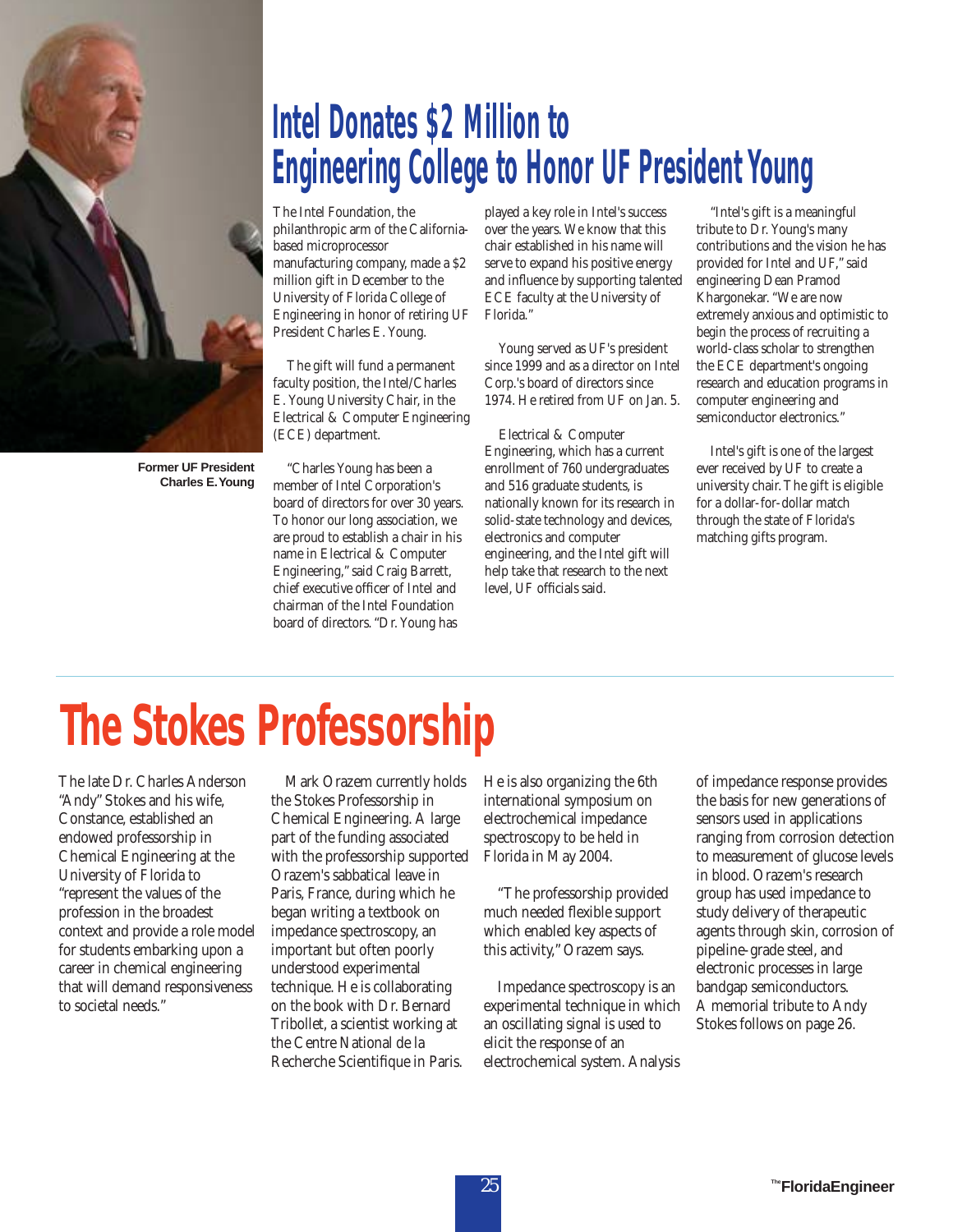## **Alumni**

### **DR.CHARLES A."ANDY"STOKES** In Memory

E. Charles<br>
Anderson<br>
"Andy" St<br>
Naples, F<br>
died Sept<br>
27, 2003 at the age of 87. Anderson "Andy" Stokes of Naples, Florida, died September

Andy Stokes was a native Floridian, born on October 28, 1915, in the hamlet of Mohawk in Lake County, where his family had settled in the 1880s. His parents were Harry K. Stokes, a Lake County commissioner for 28 years, and Laura Chapman Stokes.

Andy grew up in Lake County's backwoods and was educated in the public schools of Clermont. He studied by the light of kerosene lamps and warmed himself in winter by the oak wood fire in the kitchen cook stove and the hearth. He was to grow up to become one of this country's leading experts in energy and fuels.

Andy graduated as class valedictorian from Clermont High School in 1933. He obtained a Bachelor of Science degree Cum Laude in chemical engineering from the University of Florida in 1938. He played trumpet in Duke Bernard's "Troubadours" dance band, waited tables, and worked summers on a Florida Department of Highways survey crew to pay his way through school.

He left Florida for the first time on the day of his graduation to attend the Massachusetts Institute of Technology, where he obtained his Doctor of Science in chemical engineering in 1951. While in Boston he met his wife of 65 years, Constance Wickes Currier of Newport, Rhode Island.

At MIT, Andy served as an instructor and assistant professor from 1940 to 1945. He volunteered as a "dollar-a-year" man in Washington, D.C. as part of the War Production Board effort, and went to work for the Cabot Corporation as Director of Research and Development. He stayed with Cabot until 1955, becoming a leader in the field of carbon black manufacture. He also became vice president and director of Petrocarb, a Cabot subsidiary.

During the Korean War, he helped found Texas Butadiene and Chemical to manufacture top grade aviation fuel synthetically from natural gas liquids for the emerging synthetic rubber industry. He served as vice president and technical director until 1959. In 1960 he became vice president of Columbian Carbon Company, in Princeton, N.J. When this company was acquired by the Cities Service Corporation, he became vice president for technology and planning of the Cities Service Chemical Division. He also served on the board of directors of three Cities Service subsidiary companies.



In 1969, he formed Charles A. Stokes, Sc.D. Inc. and the Stokes Consulting Group to provide expertise to energy companies and the synthetic fuels industry. His expertise came into increasing demand with the first major oil crisis of 1973 and the rising interest in a national energy policy. An early project was the first in-depth study of how to manufacture fuel methanol from eastern bituminous coal, funded by the DuPont de Nemours Company and the U.G.I. Corporation.

The Stokes Group and Charles A. Stokes, Inc. went on to advise such clients as Air Products and Chemicals, Alberta Gas Chemical, Alco Standard Corporation, Amoco, Bayer AG and Mobay Chemical, the California Energy Commission, Davy Power Gas (Kvaerner), the Electrolux Corporation, Fluor Daniels Corporation, International Synthetic Rubber (ANIC), the Israel Institute of Mining and Industry, Methanex Corporation, Monsanto, Nynas Petroleum, the Polymer Corporation, Public Service Marine, Inc., Southern California Gas, the US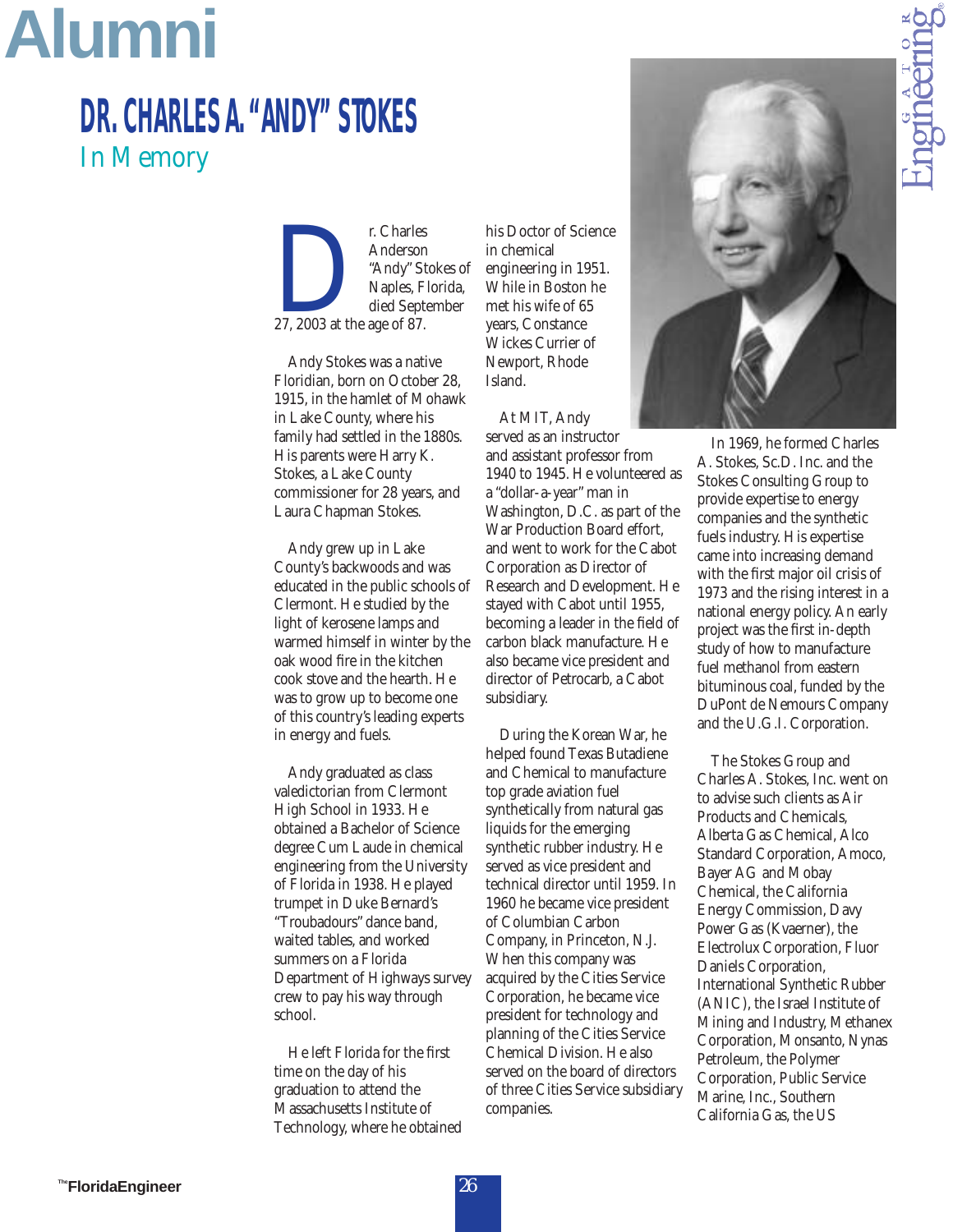Departments of Commerce and Energy, the US International Trade Commission and many others.

During this time Stokes cofounded and developed the World Methanol Survey, still published today under different ownership. He chaired for many years the University of Pittsburgh International Conference on Coal Gasification and Liquefaction, known today as the Pittsburgh Coal Conference. He organized and chaired many technical sessions at the annual World Methanol Conference and was considered to be one of the world's leading experts on methanol manufacture and marketing.

In 1976, Andy moved his business to Naples, Florida, where he practiced full time until November 2001. He maintained a part time practice until August 2003.

In Naples, he focused on alternative and renewable energy technologies, including solar energy and the conversion of biomass and waste to energy. He helped develop a process to produce power and synthesize gas from biomass. He assisted and invested in the development of a Florida solar thermal equipment company. He provided his expertise free of charge to state and county governments, particularly Collier County, to assist with difficult

environmental problems relating to the management and disposal of municipal wastes. In October 2003, the Collier County commission recognized Andy for his extensive public service.

Most recently, Andy worked intensively on an international development project with a European client to bring clean fuels and safe appliances to poorer households in underdeveloped countries. He provided free consulting to several national governments seeking to develop energy resources, and addressed the difficult issue of reducing carbon emissions to the atmosphere. He remarked that he was serving people who depended on the same fuels he had as a youth in the backwoods of Florida. He spearheaded an effort to equip Habitat for Humanity homes in Florida with solar water heaters and donated a number of these heaters to Habitat.

Andy wrote many technical articles for journals and encyclopedias. His work appears in basic reference works such as the Encyclopedia Britannica, Kirk-Othmer Encyclopedia of Chemical Technology, Encyclopedia of Chemistry and McGraw Hill publications. He was an inventor with many patents.

Andy was a registered professional engineer in Florida, Massachusetts, and New Jersey. He served on the US Coast

Guard Transportation Advisory Committee. He had many affiliations, including the American Chemical Society (Life Member); the American Institute of Chemical Engineers (Fellow); the American Solar Energy Society; the Florida Engineering Society; the Florida Solar Energy Center; the Founders' Club of the Petrochemical Industry; the Industrial Research Institute; the MIT Center for Technology, Policy and Industrial Development; the National Society of Professional Engineers; the University of Florida Chemical Engineering Advisory Committee; and the University of Pittsburgh.

Andy received many awards, including an honorary degree from UF in 1951. He was voted New Jersey Engineer of the Year in 1977 and Florida's Engineer of the Year, Calusa Chapter, for 1984-5. The Florida Engineering Society recognized him for outstanding technical achievement in 1979 and he was named Outstanding Alumnus of the University of Florida Chemical Engineering department for 1990.

Andy and Connie established a scholarship fund in the Center for the Study of Technology and Policy at MIT. They also provided a scholarship fund at the University of Florida and in 1996 established an endowed professorship in chemical engineering which would

"represent the values of the profession in the broadest context and provide a role model for students embarking upon a career in chemical engineering that will demand responsiveness to societal needs."

Andy recently donated a conservation easement on the Stokes family land to Lake County to assure that a little bit of "Old Florida" would be preserved.

Andy and Connie lived in many communities, including Cambridge, MA, Pampa, TX, Wellesley Hills, MA, Houston, TX, Greenwich, CT, Princeton, NJ and Naples, FL. Andy is survived by Connie and their three sons, Jeffrey of San Diego, CA, Harry of Gettysburg, PA, and Christopher of Memphis, TN, and five grandchildren. Andy was a devoted father who loved to do things with his family. He camped with his sons and took them canoeing on the wilderness waterways of Florida and the Northeast. Connie taught him to be an accomplished sailor, and he spent many happy days sailing with his family and friends.

**Courtesy of the Stokes family Andy Stokes wrote an entertaining reminiscence of his time at UF. It appears on the web at http://www.che.ufl. edu/history/gradrecollections/ stokes.html.**



<sup>™</sup>FloridaEngineer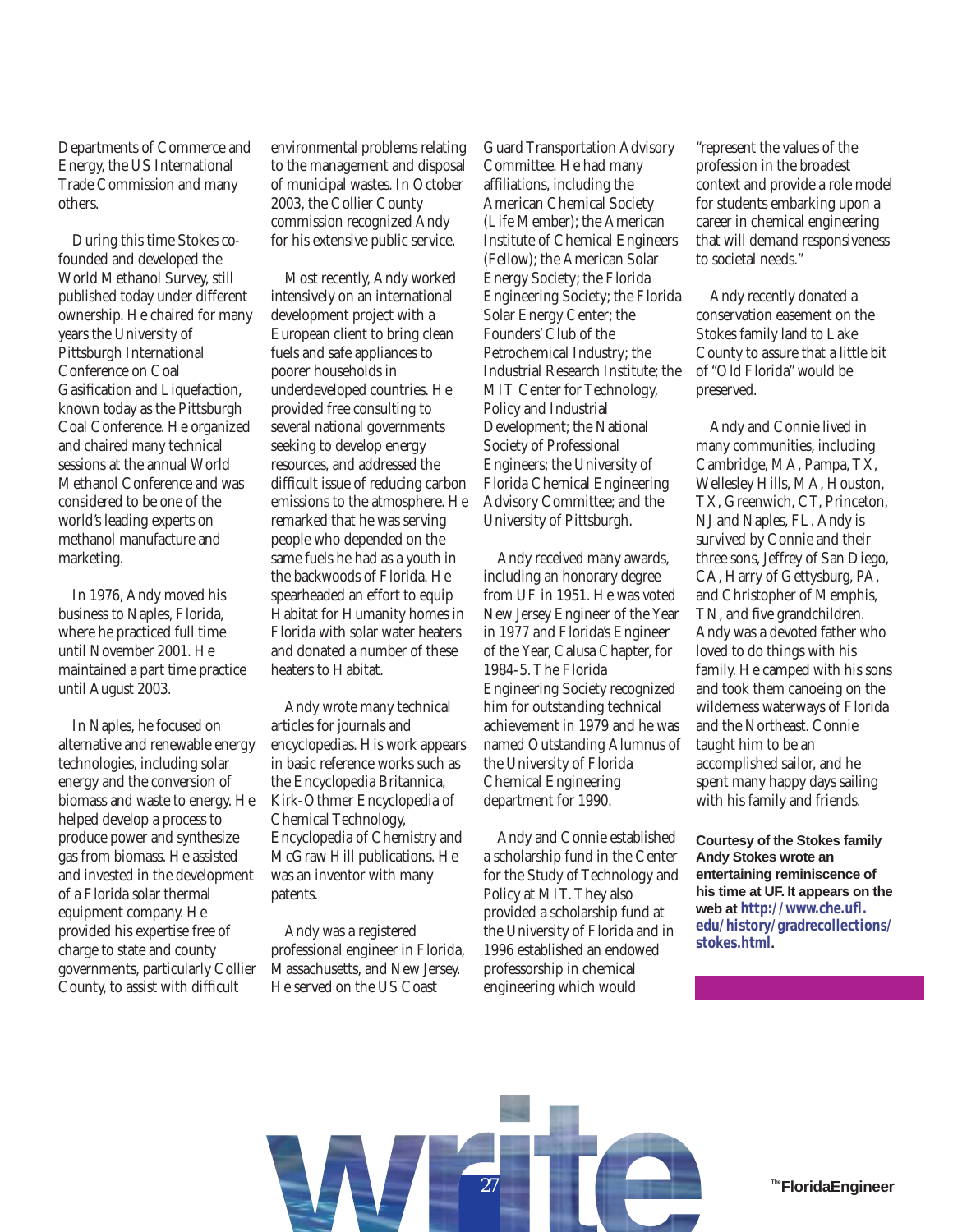## **Development**

## *Your Gifts That Count*

*Corporate and private donations are vital to the continued upward progress of the College of Engineering.*

The college wishes to express its thanks for the following:

#### **The Lockheed-Martin Student Support Program** \$400,000

Lockheed Martin has been very generous with its contributions, says Jonathan Earle, associate dean. Lockheed Martin created an endowment in 1998 for student services programs in the college with a \$400,000 commitment, which received \$200,000 in state matching funds. Particular emphasis has been on programs and services that attract and retain minority students through the baccalaureate degree.

Currently, in addition to specific support provided to individual student organizations, Lockheed Martin provides college-wide financial sponsorship of scholarships, the STEPUP program, EFTP, Engineering Day, Engineering & Science Fair, and other student support activities.

"We are certainly grateful and appreciative of Lockheed Martin's involvement in our college," Earle says.

#### **Ford Motor Company Fuel Cell Laboratory** \$250,000

Ford awarded \$250,000 in 1999 to the College of Engineering to support the Ford Fuel Cell Research and Training Laboratory. The funds were used to purchase state-of-the-art equipment and instrumentation as well as other fuel cell related technology which are housed in a new 9,000 square foot facility. The grant also supports graduate fellowships and scholarships for students in the program.

#### **J. Crayton Pruitt Gift to Biomedical Engineering** \$2,000,000

St. Petersburg heart surgeon J. Crayton Pruitt donated \$2 million in 2000 to the Biomedical Engineering graduate program. The donation provided the core funding to launch Biomedical Engineering as an independent department. A significant portion of the donation has beed used for recruiting faculty: two offers have been tendered to faculty candidates and more offers will be made soon, with hope of achieving a total of five new faculty this year. Some of the gift has also been applied to recruiting students and to planning a new Biomedical Engineering building.

Pruitt is the inventor of an arterial shunt widely used in vascular surgery today. His donation is an expression of his interest in biomedical engineering and of his appreciation for UF College of Medicine surgeons who performed his life-saving heart transplant.

**The Thomas O. Hunter Scholarship Fund** \$100,000

The Thomas O. Hunter Scholarship was created in 1998. It is open to undergraduate and entering students throughout the college. Emphasis is given to demonstrated leadership, economic need, and academic excellence. Preference is given to graduates of Putnam County, Fla., high schools. Hunter is a native of Interlachen, Fla., which is in Putnam County.

Thomas Hunter is senior vice president of Sandia National Laboratories, Albuquerque, N.M. He graduated from the College of Engineering in 1966 with a B.S. in mechanical engineering. He is a member of the Dean's Advisory Board and received the Distinguished Alumnus Award from the University of Florida in 2001.

**The James E. Dykes Scholarship Fund** \$100,000

The James E. Dykes Scholarship is open to students in the Electrical & Computer Engineering department. The scholarship was established in 1997 by Jim Dykes and his wife, Yvonne. Dykes earned his B.S. in electrical engineering in 1962. He served as the founding chairman of the college's Engineering Advisory Council. He is a former senior executive of several companies in the semiconductor field, including Intellon in Ocala, Fla.

™FloridaEngineer 28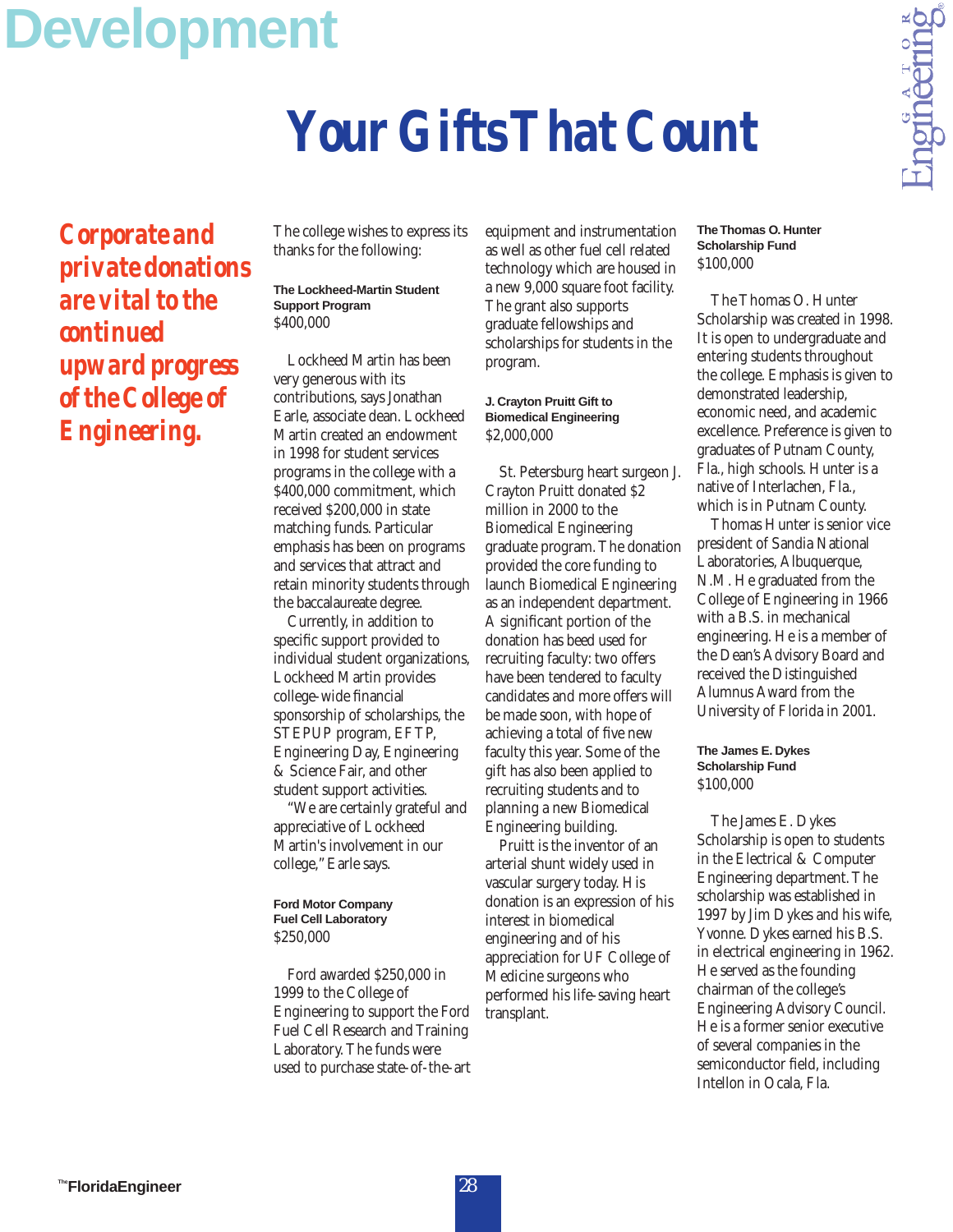## **Alumni**

## **COLLEGE HONORS GRAND GUARD**

The College of Engineering honored its<br>
Grand Guard at the 2003 Grand<br>
Guard Reunion held Oct. 2-4. This<br>
distinguished group of alumni includes<br>
all Gators who graduated 50 or more<br>
years ago. UF's Alumni Association host Grand Guard at the 2003 Grand Guard Reunion held Oct. 2-4. This distinguished group of alumni includes all Gators who graduated 50 or more

weekend festivities each fall. This year, the Grand Guard joined its Alma Mater in celebrating UF's sesquicentennial as the class of 1953 celebrated its 50th anniversary and induction into the Grand Guard.

Some of this year's events included the president's welcome reception and dinner, guest speakers, campus tours, a cocktail reception, dinner, and dancing at the induction ceremony, and the home football game UF vs. the University of Mississippi.

On Friday Oct. 3, the College of Engineering hosted 18 alumni at the Grand Guard reunion luncheon at Emerson Alumni Hall. Dean Pramod Khargonekar presented an overview of the college. Grand Guard members spoke about World War II, their careers, and memories of the college.

Maxwell G. Battle, Sr. BSCE 52 John G. Burrows, Jr. BSIE 53 Frederick R. Crowley BME 53 Roland L. Fraser BEE 50 James A. Henderson, Jr. BIE 51 Raleigh F. Keeter BEE 49 Jeff R. Kirkpatrick BCE 52 Virgil D. Martin BSEE 53 Robert S. Mogyorosy BIE 51 Robert L. Olive BME 50 William F. Roberts BANE 50 Alfred D. Schmidt BME 42 C. Vernon Shaffer BEE 44, MSE 60 Norman Singletary BS 50 (Eng. Science) Curtis H. Stanton BME 40 Cyrus Q. Stewart, Jr. BSME 49 Yu-Sun "Tom" Tang PhD 52 (Chemical) James C. Williamson BSCE 53

**Patricia Casey**





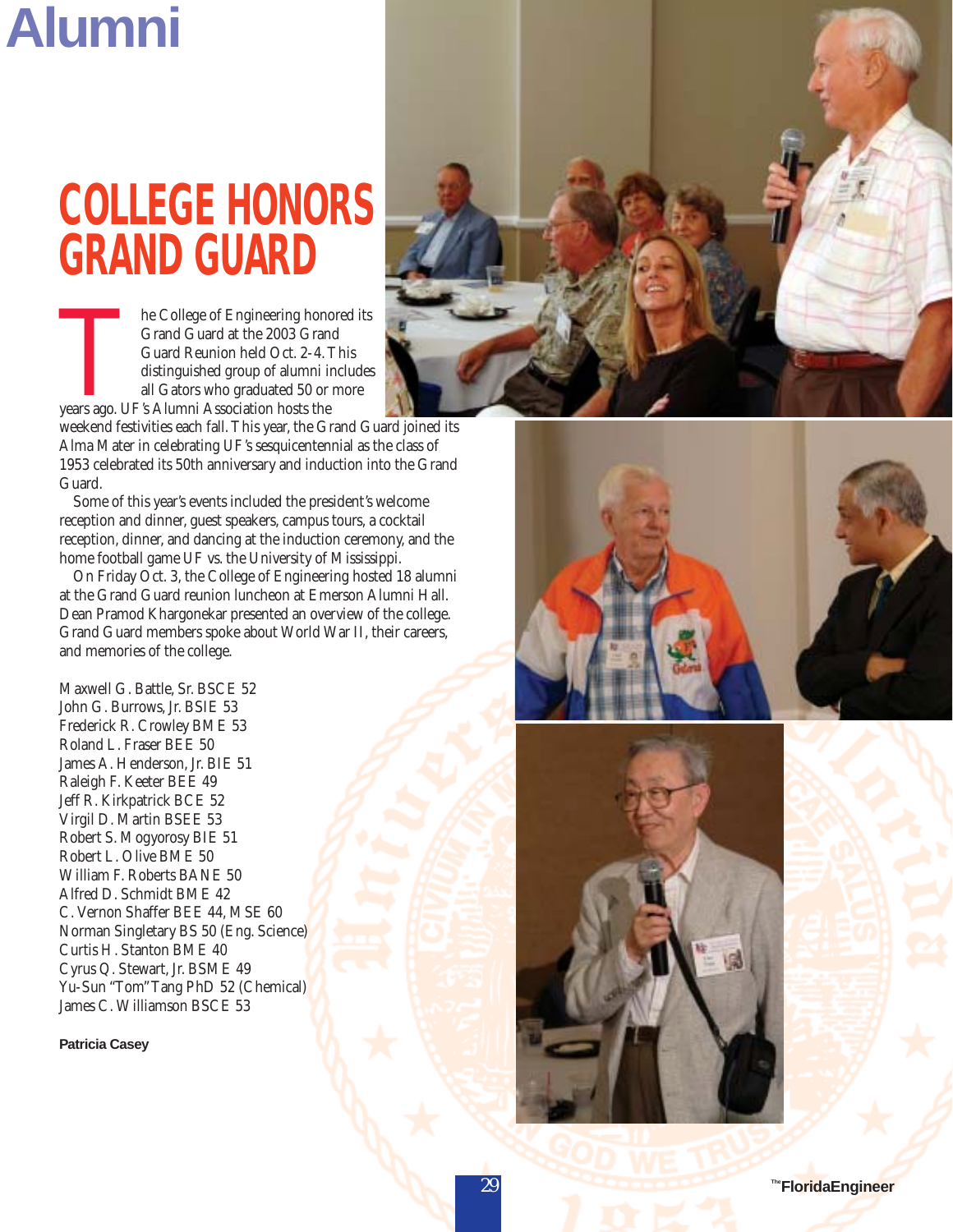## **AlumniNotes**

**1968**



2002 Engineer of the Year by the Ridge Branch. Darden is a licenced professional engineering in Florida, five other states, and Washington, DC. He is the founder and chairman of the board of Envisors, LLC, of Winter Haven. Since 1975, Envisors has provided civil and environmental engineering, surveying, and planning services to public and private clients throughout Florida.





**1981 Gordon D. Ziecina**,PE, MSCE, joined TEI Engineers & Planners as a senior project manager in the Traffic Engineering department in TEI's Sarasota office. He has worked for

more than 24 years in signal system timing, intersection improvement, street lighting, timing plan implementation, and the design and construction of traffic related data collection sites. He has also been involved in numerous computerized traffic signal systems in Florida. He is a member of the Institute of Transportation Engineers.

#### **1982**

**Rear Admiral Richard E. Cellon**, CEC, USN, MSCE, has taken command of the Naval Facilities Engineering Command, Atlantic Division, in Norfolk, VA. Cellon was previously commander of the Naval Facilities Engineering

Command, Pacific Division, in Pearl Harbor, HI. Prior to that, he was commanding officer of NAVFAC Southern division in Charleston, SC. Cellon is a 1978 graduate of the U.S. Naval Academy, with master's degrees from UF and the Naval War College. He also attended the Wharton School's Advanced Management Program at the University of Pennsylvania. He is a registered Professional Engineer in California, a member of the Acquisition Professional Community, and a Seabee Combat Warfare **Officer** 

#### **1996**

**Amy Y. Lee**, MBA, BSME, is manager of New Business Development for a subsidiary of The Carlyle Group. In this role, she is involved in strategy development, business growth, new products, and marketing. Previously, Lee was market analysis manager and product manager for the same company. After graduating from UF, she was a sales engineer with Eaton Corporation. Her industry involvement has included power transmission, HVAC and building systems, and solid state motor controls. Lee earned her Master of Business Administration degree, and is a member of the National Honor Society. She and her husband live in Wisconsin.

#### **1998**

**John L. Avery**, MSAE, BSAE 96, has joined Lockheed Aircraft as a senior structural engineer on the Joint Strike Fighter project. Previously, he was a design engineer with Scaled Composites in Mojave, CA, where he was involved in the design and building of state-ofthe-art composite aircraft for both military and private applications. While with Scaled Composites, he designed, built, and successfully test flew his own aircraft, the "Walrus."

#### **2001**

**Jason K. LaRoche**, MS ISE, has left the Intel Corporation in Santa Clara, CA. He has moved to Philadelphia to join the national rowing team training camp to prepare for the 2004 Olympic Games. During his training he is working with AmerisourceBergen.

### Friends We Will Miss

- 1922 **Anson Borden Dewolf**, BSME, of Brooksville, FL, died September 1, 1986
- 1923 **Lawrence H. Cobb**, BSEE, of Milton, FL, died April 1, 1967
- 1929 **Robert H. Glass**, BSCE, of Boston, MA, died October 1, 1986
- **Pettus K.Wilson**, BSEE, of Tallahassee, FL, died December 15, 1999 1930 **William R. Clarke**, BCHE, of Cleveland, GA, died January 27, 2003
- 1931 **William E. Dean**, **Jr**., BSCE, of Atlanta, GA, died December 1, 1965 **Frederick E. Leggett**, BSEE, of Tampa, FL, died June 1, 1977
- 1932 **Clark P. Douglass**, BSAE, of Tampa, FL, died October 1, 1982
- 1933 **Gerald W. Hostetler**, BSEE, of Elkhart, IN, died December 15, 1989
- 1935 **Delmont E.Wood II**, BSME, of East Lake Weir, FL, died November 3, 1998 1937 **James C. Burgoyne**, BSCE, of Atlanta, GA, died August 1, 1981 **Charles A. Stokes**, BSCHE, of Naples, FL, died September 27, 2003
- **Linwood A.Walters, Jr.**, BSCHE, of Miami, FL, died May 8, 1991
- **Richard E.Warren**, BSME, of Jacksonville, FL, died January, 1979 1939 **George B. Ashmore**, BSCE, of Orlando, FL, died October 5, 2003
- 1941 **A. Darby Jones**, BME, of Tampa, FL, died June 1, 1999
- 1942 **John W. Carefoot**, BSCHE, of Olympia, WA, died July 1, 1976 **Joseph N. Green**, BSIE, Lake Placid, FL, died March 20, 1995
- 1945 **Hans W. Schrader**, BEE, of Gainesville, FL, died August 4, 2003 1947 **Francis R. Claro**, BIE, of Williston Park, NY, died March 28, 2000 Edwin C. Douglas, of Stone Mountain, GA, died November 18, 2000 **Albert L. Fox**, BME, of Largo, FL, died October 26, 1989 **Isaac M. Huddleston**, BCE, of West Palm Beach, FL, died August 31, 1989 **Kenneth R. Pollock**, BCHE, of Fort Myers, FL, died October 11, 2003
- **Col. Charles W. Putnam**, BCHE, of Lakeland, FL, died July 25, 2003 1948 **Frank H. Breen**, BSCE, of Jacksonville, FL, died November 26, 1981 **George Breisch**, BSME, of Clearwater, FL, died August 15, 1991 **John R. Ferguson**, BSCE, of Marrero, LA, died June 30, 2003 **Theodore H. Malone**, BSCE, of Interlachen, FL, died September 16, 2003 **Richard K. Penn**, BSIE, of Reading, PA, died April 1, 1974
- 1949 **David F. Bryan** of Edinburg, TX, died March 25, 2002 **Earl W. Jeter**, BME, of Atlantic Beach, FL, died October 19, 2003 **William F.Woodward**, **Jr**., BSAE, of Titusville, FL, died January 10, 2003
- 1950 **David H. Estevez**, BSIE, of Tampa, FL, died May 1, 1982 Brown L. Whatley, Jr., of Jacksonville, FL, died September 15, 1994
- 1951 **Emmett L. Cochrane**, MSE, BSIE 1947, of Charlotte, NC, died August 19, 1991
- 1952 **Marvin S. Friedland**, BSEE, of Melbourne, FL, died August 4, 2003
- 1954 **Robert M. Baker**, BSIE, of Cumming, GA, died May 10, 2002 **Emory J. Barrow**, BSEE, of Tampa, FL, died January 14, 1997
- **James L. Bowen**, BSEE, of Roanoke, VA, died September 23, 2003 **Benjamine J. Garland**, BSEAE, of San Leon, TX, died April 2, 1997 **Stobo H.Wright**, BSEE, of Lexington, MA, died March 15, 2002 1956 **Newton H. Bullard**, MSCHE, BSCHE 1936, of Grand Rapids, MI, died January 1, 1988 1957 **Roy E. Jones**, BCHE, of Atmore, AL, died January 1, 1987 Henry A. Blyth III, BME, of Simpsonville, SC, died august 1, 2003 **Andre S. Perez**, BCE, of Jacksonville, FL, died June 7, 2002 1960 **Clarence W. Parham III**, BCHE, of Irving, TX, died September 3, 2003 **Charles S. Phillips**, BEE, of Atlanta, GA, died July 1, 2003 1961 **William C. Blasky**, BCHE, of Clermont, FL, died December 5, 2001 **Richard C. Harden**, PHD EE, MSE 1957, BEE 1956, of Eustis, FL, died January 4, 2001 **Gordon W. Harvey**, BME, of Houston, TX, died May 22, 2003
- **Charles R. Jones**, BSEE, of Switzerland, FL, died November 11, 1986 1962 **John J. Boswell, Jr**., BSCE, of Satellite Beach, FL, died April 8, 2000 **Bruce S. Dobbs**, BSEE, of Tampa, FL, died February 16, 1996
- **Salvatore A.Villani**, BCHE, of Kokomo, IN, died April 22, 2002 1963 **Edward F. Bishop**, BSCE, of Montrose, CO, died February 15, 1999 **Louis Lopez**, MSE, BME 1961, of Houston, TX, died March 3, 1999

1955 **Robert J. Bovard**, BCHE, of Panama City, FL, died March 1, 1986

- 1965 **Norman Halem**, BEE, of Cocoa, FL, died March 23, 1991 **James H.Walters**, MSE, BSEE 1956, of Gainesville, FL, died April, 1980 **Dale W.Washburn**, ME, of Los Angeles, CA, died December 3, 1993 **Ronald Zimmerman**, MSE, BSIE 1964, of Tampa, FL, died January 1, 1976
- 1966 **Roger A. Capel**, BSCE, of Jacksonville, FL, died September 1, 1983
- **Stephen D. Moore**, BSIE, of West Palm Beach, FL, died October 4, 2003 1967 **William H. Broadway**, BIE, of Winter Park, FL, died March 1, 1985
- 1968 **Friedrich W. Grothman**, BSEE, of Newport Beach, CA, died September 1, 1992
- 
- 1969 **Juan C. Haayen**, **Sr**., BSEE, of Miami, FL, died August 15, 1989 1970 **William L. Haynes**, BCHE, of Jacksonville, FL, died April, 1980
- **Robert K. Pence**, BSIE, of Gainesville, FL, died December 1, 1976
- 1971 **Larry L. Foste**r, BSEE, of Miami, FL, died April 1, 1980
- Kaied F. Barot, MSISE, of Wharton, NJ, died May, 1981
- 1977 **Hugh M. Adams**, MEEE, of Reston, VA, died February 6, 2003 **Thomas C. Hall**, BSENE, of Chicago, IL, died September 1, 1989
- 1979 **Danny S. Pao**,PHD EE, MEEE 1974, of Azusa, CA, died September 1, 1982
- 1982 **Jeffrey M.Walz**, MEEE, of Colorado Springs, CO, died December 18, 2002
- 1984 **Gary F. Groselle**, BSEE, of Hollywood, FL, died June 2, 2002
- **Eugene D. Powell**, BSEE, of Zephyrhills, FL, died September 9, 2003 1985 **Lee J. Lacroix**, BSEAE, of Gainesville, FL, died October 4, 1988
- 1996 **Eric F.Wood**, BSAE, of Tucson, AZ, died August 2, 2003
- ™FloridaEngineer 30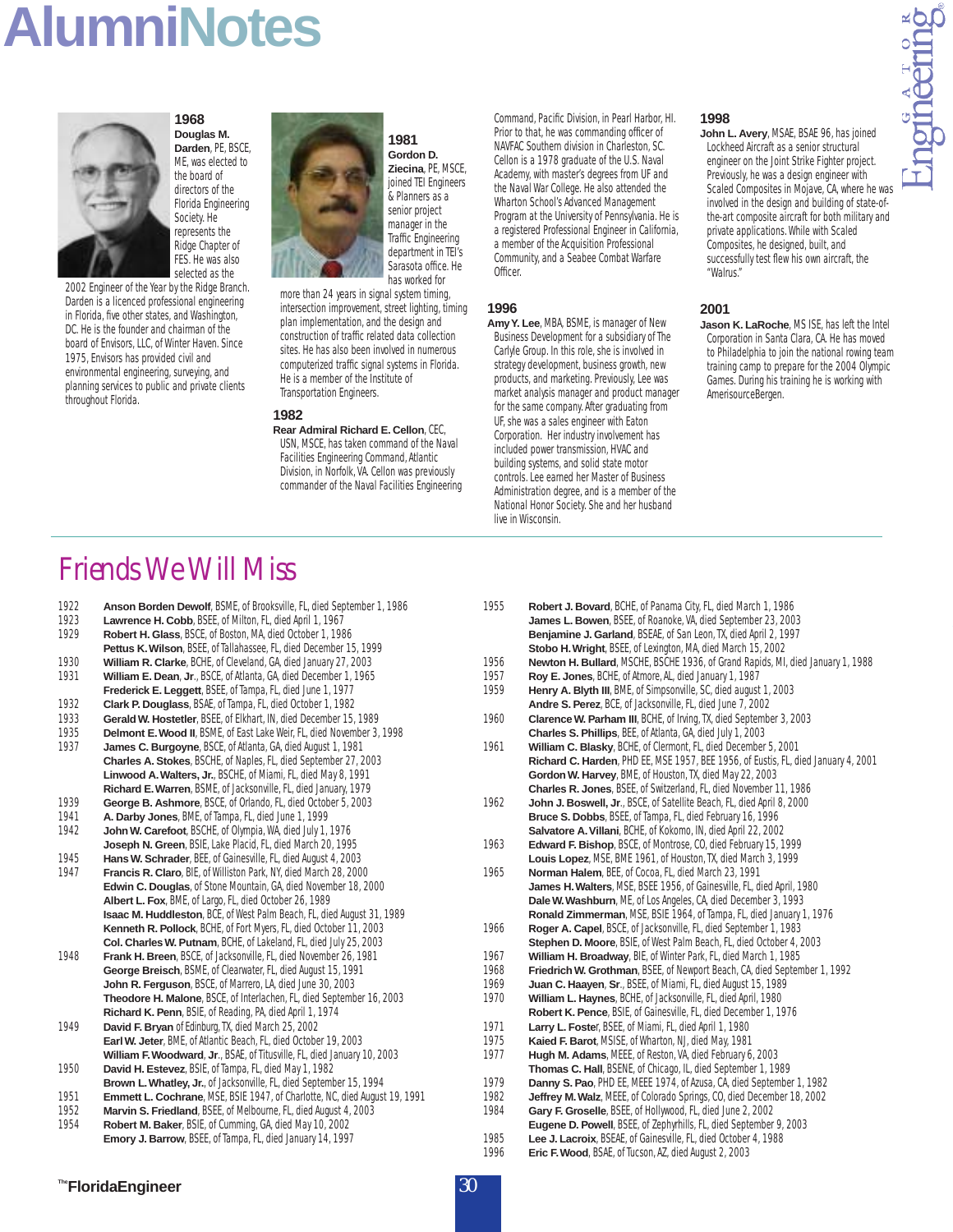## **Alumni**



### Subscribe to E-Links

**Alumni who are interested in receiving news about the college can subscribe to E-Links, the bimonthly electronic newsletter of the College of Engineering. E-Links is sent directly to your e-mail in box and offers a short update on activities and successes of the college.**

**To add your name to the E-Links mailing list, go to the College of Engineering Web site at http://www.eng.ufl.edu/enews.html**.

### Stay Connected

indering

nori

**You can help the UF Alumni Association "Stay Connected" by updating your biographical information online. Click on the Alumni Association link on the Alumni home page, or go to http://www.ufalumni.ufl.edu/**.